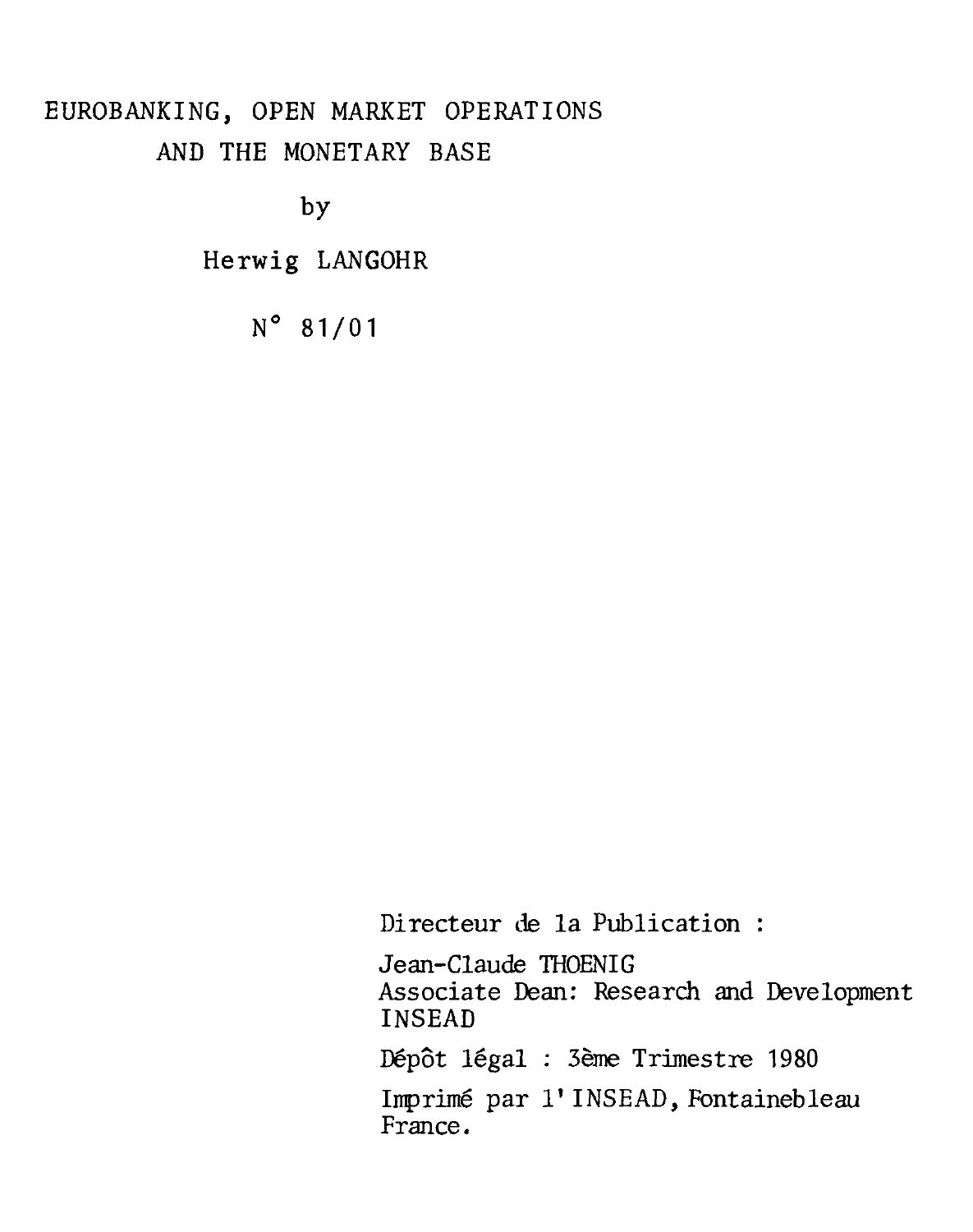#### EUROBANKING, OPEN MARKET OPERATIONS

#### AND THE MONETARY BASE

Herwig LANGOHR\*

### European Institute of Business Administration (INSEAD) F 77305 Fontainebleau, France.

August 1980

This paper examines the non—stochastic structure determining, in the short run, the monetary base of a small open economy under a regime of fixed exchange rates with less than perfect substitution between currency denomination of assets but unrestricted domestic financial intermediation in "Eurocurrency" assets. It demonstrates that such intermediation reinforces the impact of open market operations on the monetary base by alleviating the connection between short term International capital flows and covered interest rate arbitrage. Euroasset financial intermediation absorbs some of the financial and monetary shocks from shifting preferences for the currency denomination of assets.

\* This paper, prepared with financial support from INSEAD, benefited from discussions at the E.I.A.S.M., Brussels, the Centrum voor Economische Studien, K.U. Leuven, and the Constanz Seminar in Monetary Theory and policy, and from comments by E. Baltensperger, M. Fratianni and C. Wyplosz.

Mailing address: Professor H. LANGOHR, INSEAD Boulevard de Constance F 77305 FONTANEBLEAU CEDEX, FRANCE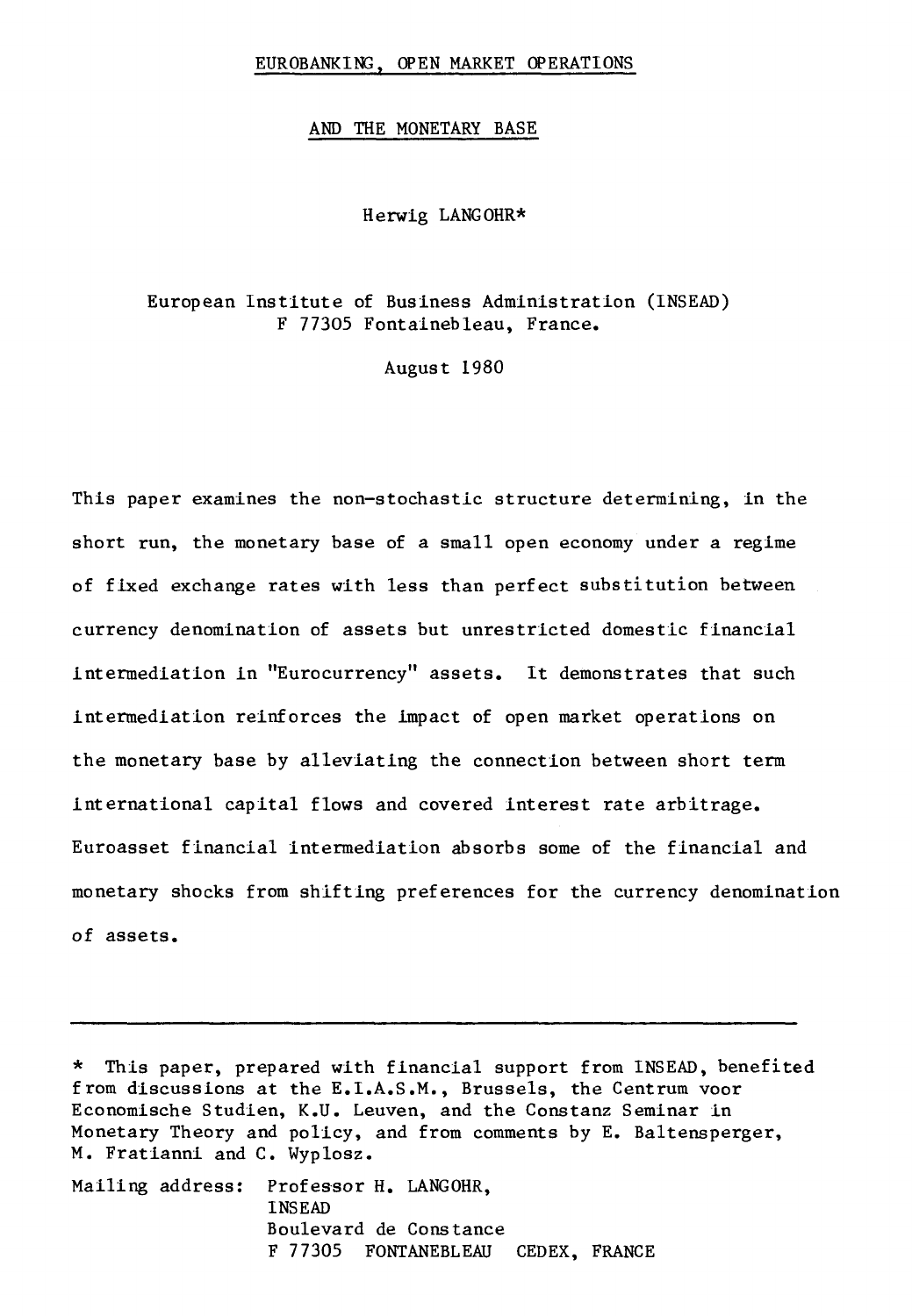#### **I. INTRODUCTION**

**Monetary authorities, domestic and international, often contend that the existence of Eurobanking creates a new problem for monetary control (e.g. Larre, 1980). They then advocate imposition of quantity contraints on bank Euro assets and liabilities to restore domestic monetary autonomy. This paper examines a simple model describing, under less than Mundellian conditions, yet, under fixed exchange rates, a domestic banking system, granting credit in both domestic and foreign currency to both residents and non-residents.** 

**Under Mundellian conditions, traditional foreign exchange banking (TFEB) and Eurobanking are, except for minor details, indistinguishable and the authorities are correct. Their contention reduces to the traditional argument in favor of foreign exchange controls and limited convertibility. It is an old solution to an old problem.** 

**But what if assets denominated in home currency are less than perfect substitutes for assets valued in foreign exchange? Several reasons for this can be thought of: transaction costs, exchange domain, information costs, higher than zero probability of parity change. Suppose, that under such circumstances the domestic banking system starts granting credit and issuing deposits in foreign exchange to residents and non-residents. Does such an innovation (Eurobanking) attenuate, as claimed by the authorities, the effectiveness of monetary policy compared with a situation in which credit was granted and deposits issued to non-residents in domestic currency (TFEB) and none of these in foreign exchange neither to non-residents nor to residents?**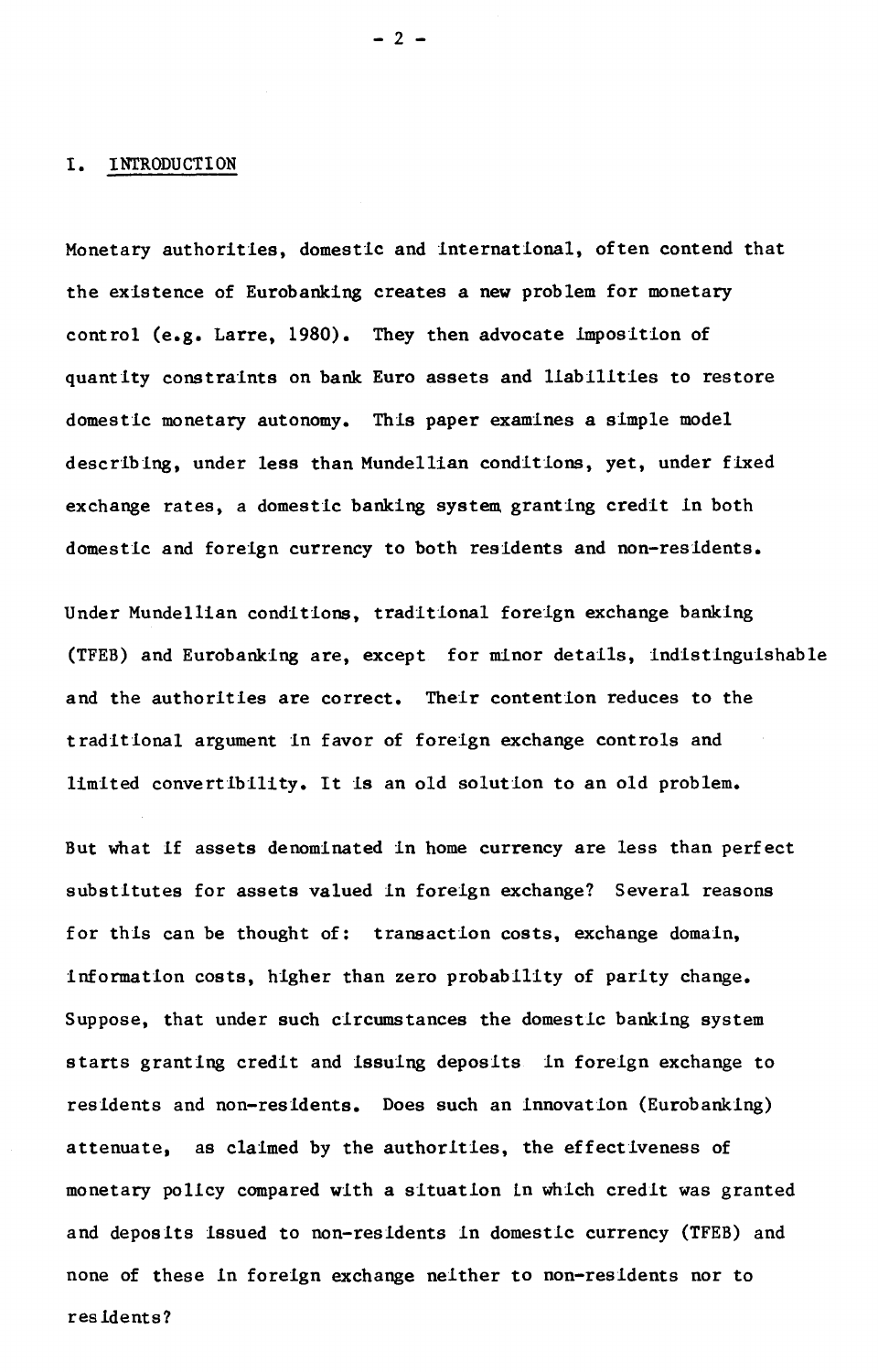The model in this paper is designed to critically examine this claim of the authorities. The authorities contention is analysed within the context of official views on money stock determination. But it is well known that in fact, the base is the key determinant of bank credit and the money stock (Brunner, (1973), Fourçans, (1978), Fratianni, (1976), and Korteweg, (1977)). If the base escapes potential control by the monetary authorities, their policy actions remain inconsequential to the money stock and bank credit. The authorities can steer these variables only if the prerequisite for base controllability is satisfied. That is, their actions may not be fully offset by the total feedback on the base of the responses of the banking system, the public and the rest of the world to the use of a policy instrument.

The paper focuses on the impact of Eurobanking on this offset in the context of open market operations. Its implications show that Eurocurrency financial intermediation strengthens the effect of open market operation. Intuitively, this results from the fact that with Eurobanking arbitrage between the domestic rate and the covered foreign rate takes also place within the home country, through shifts in currency denomination of existing assets and liabilities of the domestic banking system. Through this mechanism, covered interest arbitrage, to run its course, necessitates less actual international capital flows and changes less the monetary base than in the pure case of TFEB.

This paper is divided in three parts. Section 2 describes the scope, specification and solution of the model. The policy implications of the findings are discussed in Section 3.

- 3 -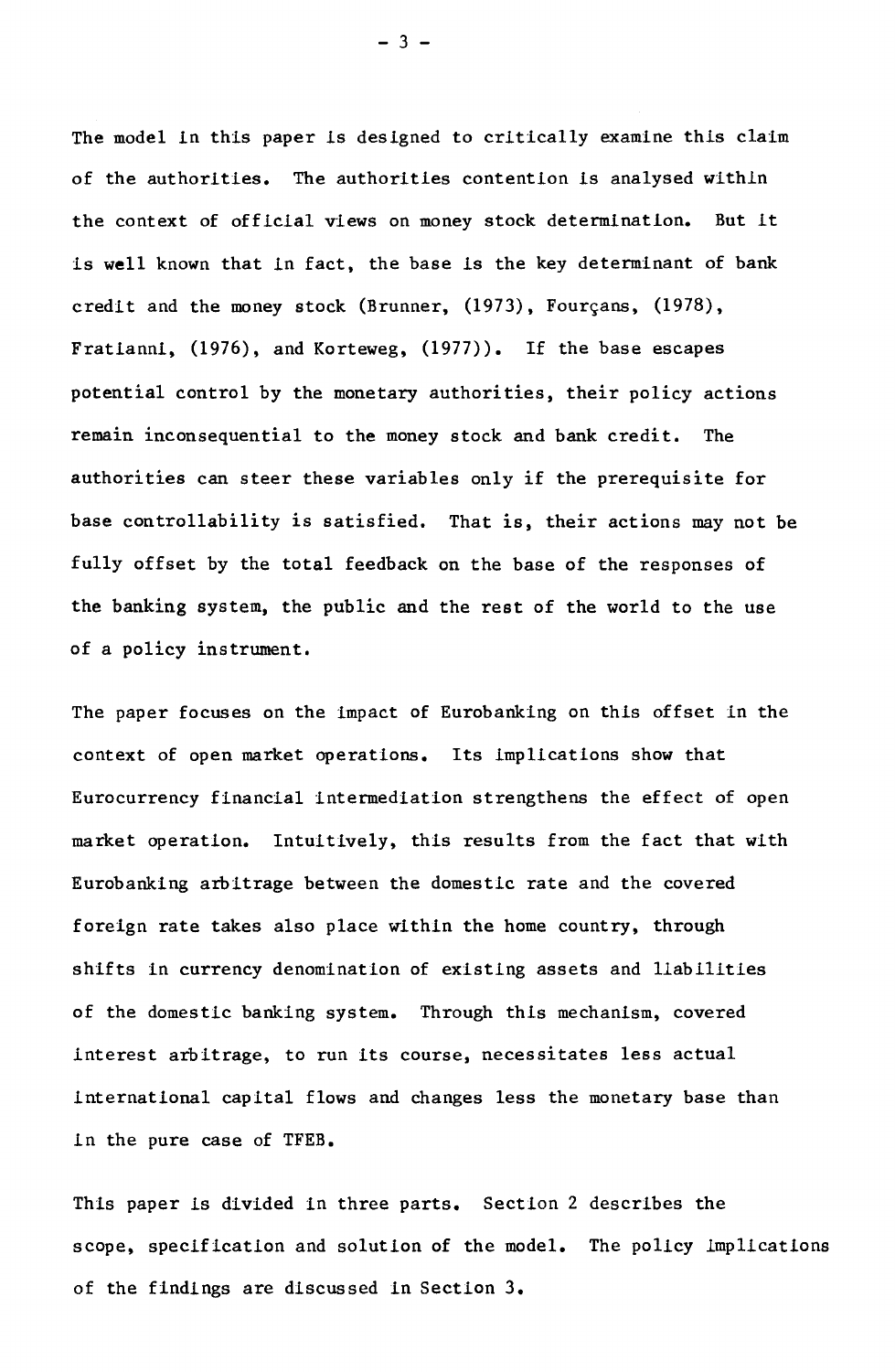### 2.1 SPECIFICATION

The determination of the base is summarized by the model presented In Table 1. Its variables are defined in Appendix 1.

Equation 1 specifies the supply of base money by banks borrowing from the central bank  $A^m$ , from non-residents in domestic currency  $A^n$ , and foreign exchange  $FA^n$ , by government borrowing from the central bank  $S^m$  and in foreign exchange FS and by the public's net international borrowing IA and the cumulative current account surplus CCAB.

Along the lines of Black (1973), total net indebtedness of banks to non-residents is disaggregated into its domestic currency component  $A<sup>n</sup>$ , defined in 2, and its foreign exchange component  $FA<sup>n</sup>$ , defined in 4.  $A^n$  and  $FA^n$  have no direct behavioral content. They are derived magnitudes determined simultaneously by the behavior of banks, nonresidents and the public in the relevant markets. This leads to the explication of the market for domestic currency bank credit (7 through 10) and of the domestic market for Eurocurrency credit (11 through 14) to single out the determination of  $EA_n$  and  $FEA_n$ , variables entering directly the supply of base money. This construction contrasta with the contributions of others who consider international refinancing, llke that with the central bank, in perfectly elastic supply to the banking system. The joint construct of net refinancing from the rest of the world occurring partly in domestic currency, and of an endogenous domestic credit market interest rate i requires the integration of these International refinancing activities In the domestic bank credit market for i to be determinable.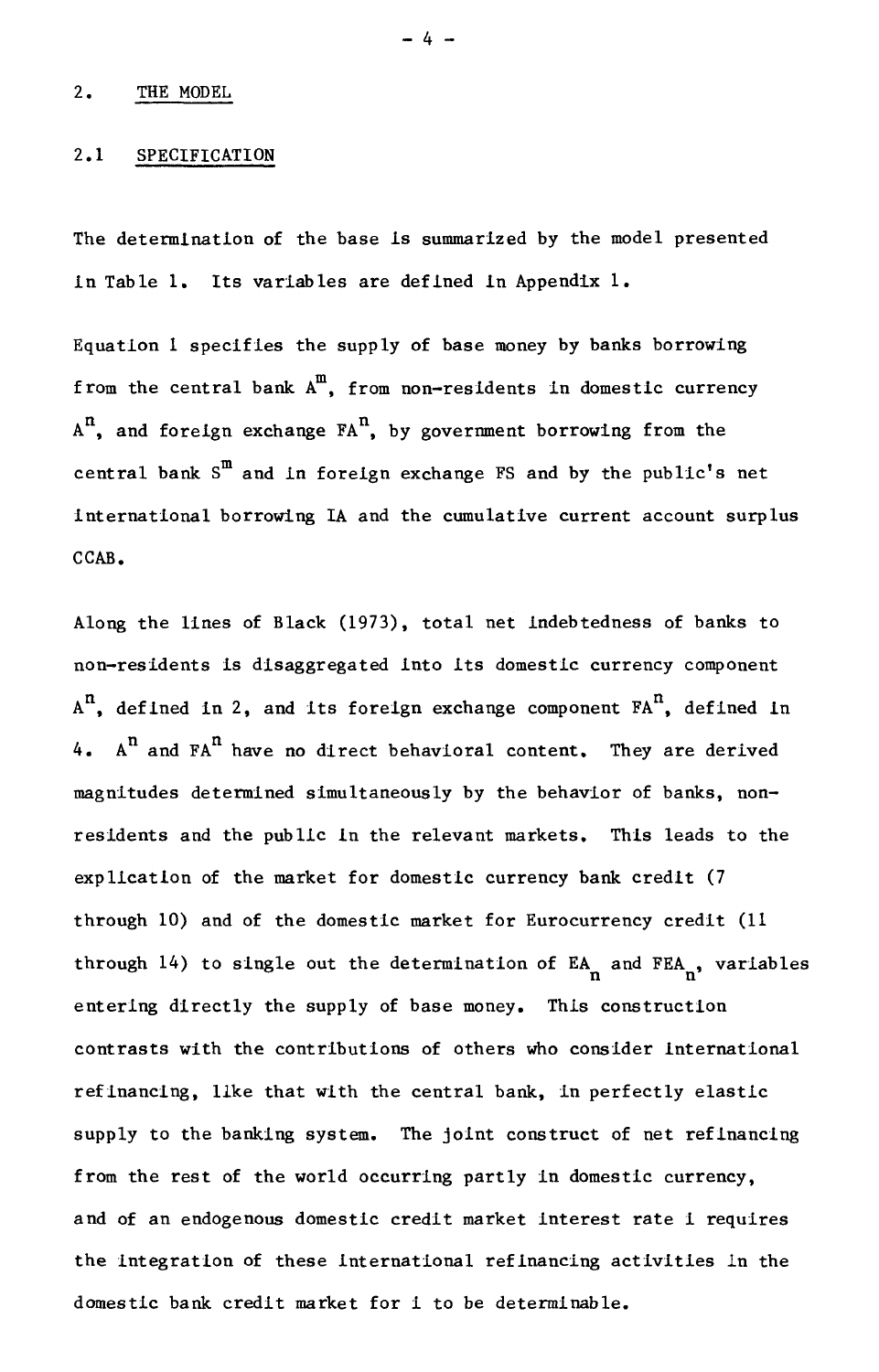## TABLE I

# The Simultaneous Equation Determination of the Base

# The base money market

| 1. $B = A^{m} + A^{n} + FA^{n} + S^{m} + FS + IA + CCAB$             | Supply of base money                                                   |
|----------------------------------------------------------------------|------------------------------------------------------------------------|
| 2. $A^n \equiv D^n - EA_n$                                           | Definition bank borrowing<br>in home currency from non-<br>residents   |
| 3. $A^m = A^m \begin{pmatrix} + & + \\ 1 & y \\ 1 & y \end{pmatrix}$ | Bank borrowing from mone-<br>tary authorities                          |
| 4. $FA^{n} \equiv FD^{n} - FEA_{n}$                                  | Definition bank borrowing<br>in foreign exchange from<br>non-residents |
| 5. $B^P = B^P$ (i; NFW,.)                                            | Public demand for base<br>money                                        |
| 6. $B = R + BP$                                                      | Equilibrium condition base<br>money market                             |

The market for domestic currency bank credit

| 7. $EA = EA (i, y;.)$              | Banks' demand for home<br>currency earning assets            |
|------------------------------------|--------------------------------------------------------------|
| 8. $EA_p = EA_p$ (i, y; NFW,.) + S | Public's supply of home<br>currency earning assets           |
| 9. $EA_n = EA_n$ (i, y;.)          | Non-residents' supply of<br>home currency earning<br>assets  |
| 10. $EA = EA_p + EA_n$             | Equilibrium condition in<br>domestic currency loan<br>market |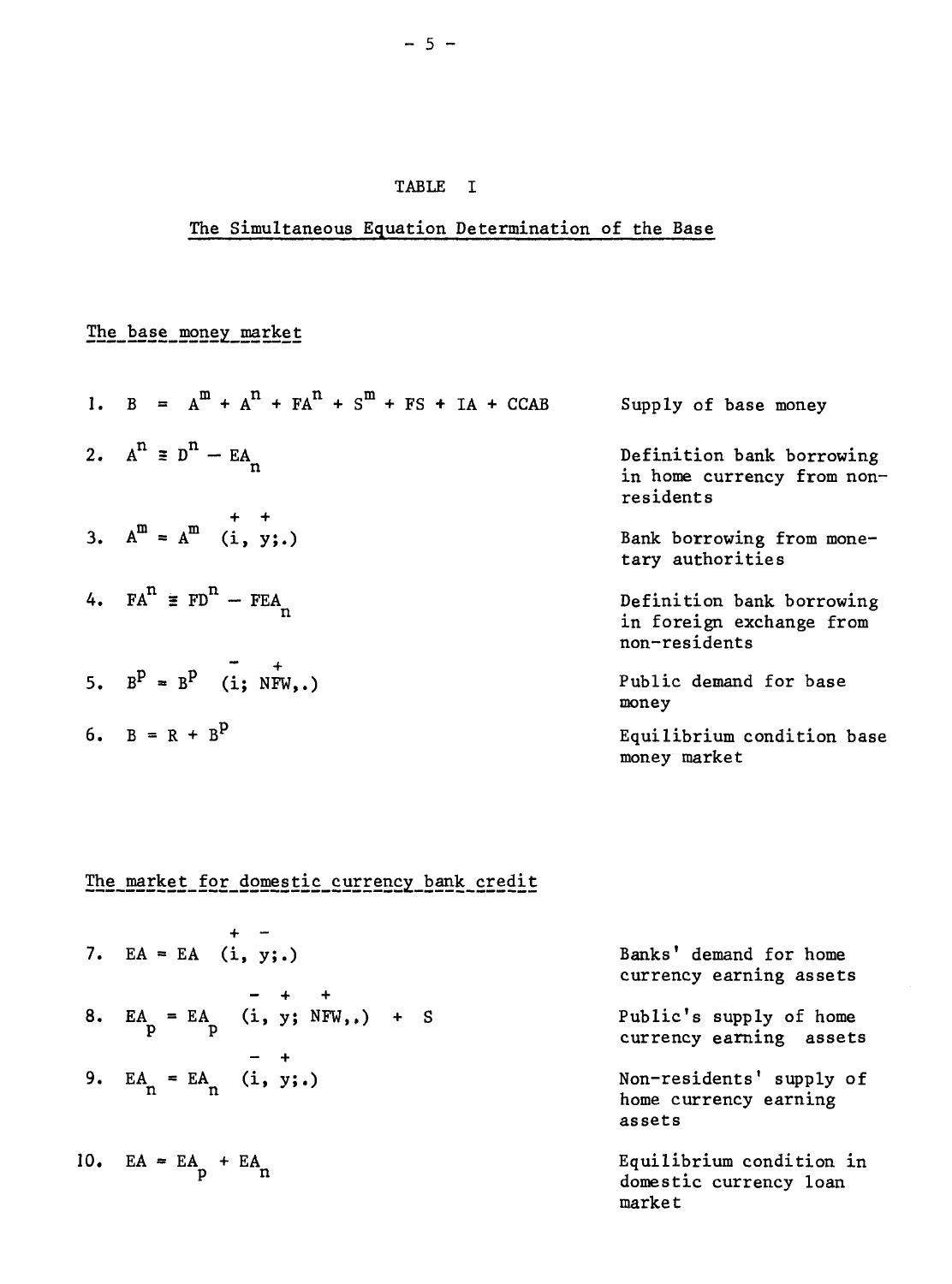## The domestic market for Eurocurrency credit

 $- +$ 11. FEA = FEA<sup>b</sup> (i, y;.)  $+ - -$ 12. FEA = FEA  $(i, y; \cdot)$ + - 13.  $FEA_n = FEA_n$  (i, y;.) + FS

14. FEA =  $FEA_p$  +  $FEA_n$ 

## The market for bank deposits

15.  $D^{n} = D^{n}$  (y;.) Foreign demand for bank deposits 16.  $D = D<sup>P</sup> + D<sup>n</sup>$  Equilibrium condition bank deposit market

## The domestic market for Eurocurrency deposits

|  | $\sim$                 |                          |
|--|------------------------|--------------------------|
|  | 17. $FD = FD$ (i, y;.) | Banks' supply of foreign |
|  |                        | currency deposits        |

## The balance-sheet identities

18.  $R + EA + FEA = A^m + D + FD$  Banks' balance-sheet 19.  $B^P + D^P + FD^P = EA_p + FEA_p + IA + NFW$  Public's balance-sheet

Banks' demand for foreign currency assets

Public's supply of foreign currency earning assets

Non-residents' supply of foreign currency earning assets

Equilibrium condition foreign currency loan market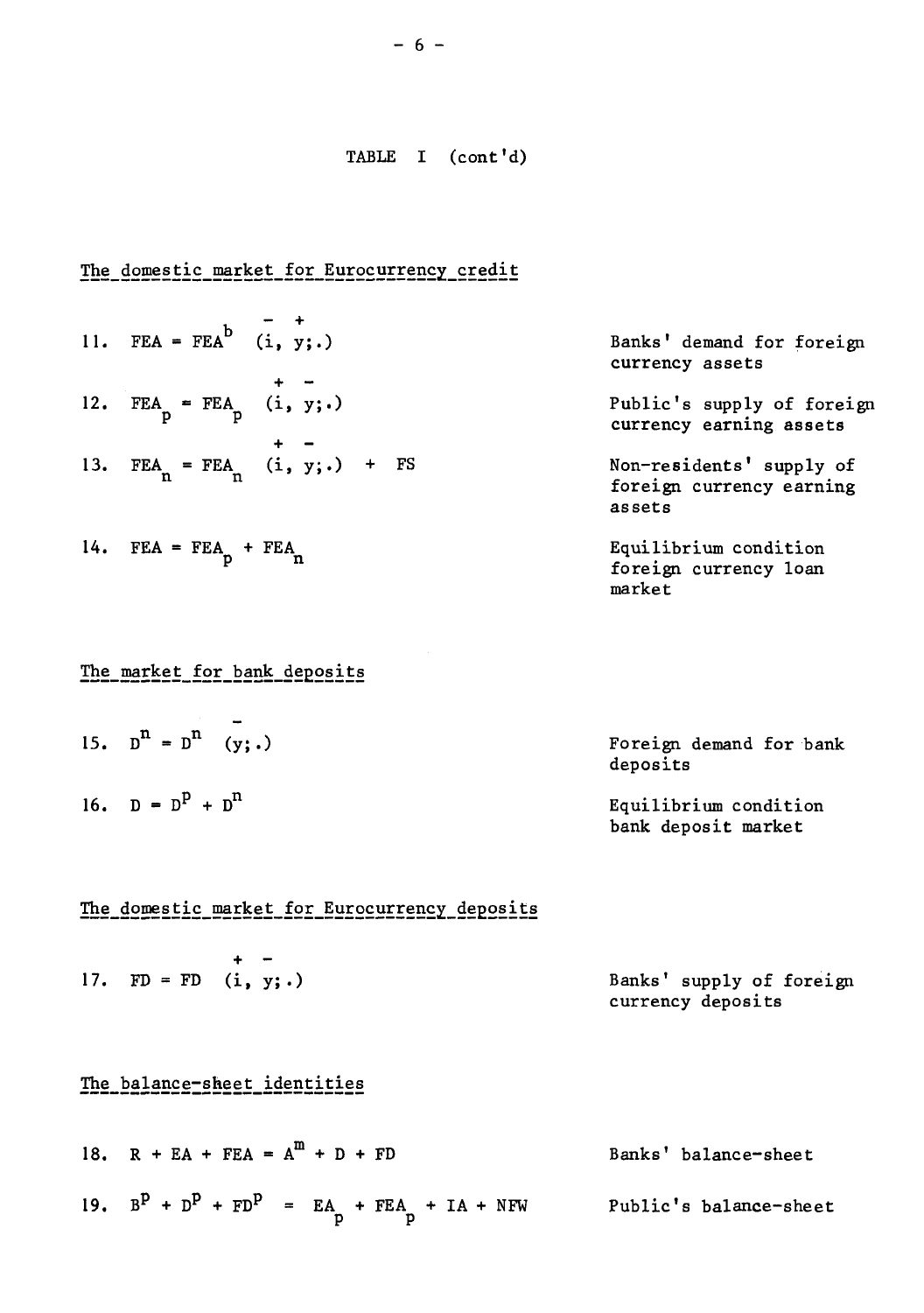The distinction is further made between net bank indebtedness in foreign exchange to non-residents,  $FA^n$ , which has a direct impact on the base, and net bank indebtedness in foreign exchange to residents,  $FD<sup>P</sup> - FEA$  $\frac{1}{p}$ , which has no direct impact on the base. The distinction between Items affecting the foreign exchange markets without directly affecting the base was first pointed out by Basevi (1973).

The unit of account is the domestic currency in which all financial instruments in foreign exchange are valued. Speculation is eliminated f rom the model. Transactors in the foreign exchange market, domestic non-bank public and non-residents contracting forward contracts with the commercial banking system, cover systematically a spot position by a forward transaction in the opposite direction. The market for forward foreign exchange contracts is implicitly cleared through equilibrium in the spot domestic market for Eurocurrency credit and deposits.

In addition to the endogeneity of y, the model has in common with Dornbusch (1977) the existence of one non-tradeable security S, domestic currency denominated government securities. But the Dornbusch "domestic assets and the small country model" and "forward market and asset market equilibrium model" do not examine the substitutability in commercial bank portfolios between domestic assets, EA, and foreign assets, FEA. To focus on this substitutability, unintermediated international capital flows of the non-bank public IA are kept exogenous whereas the interaction of the banking system with nonresidents and the non-bank public is fully disaggregated and endogenized with the introduction of the  $\mathtt{EA}_\mathtt{n}$ ,  $\mathtt{FEA}_\mathtt{n}$ ,  $\mathtt{D^{II}}$  and  $\mathtt{FEA}_\mathtt{p}$  variables and their corresponding behavorial specifications (9, 13, 15, 12).

- 7 -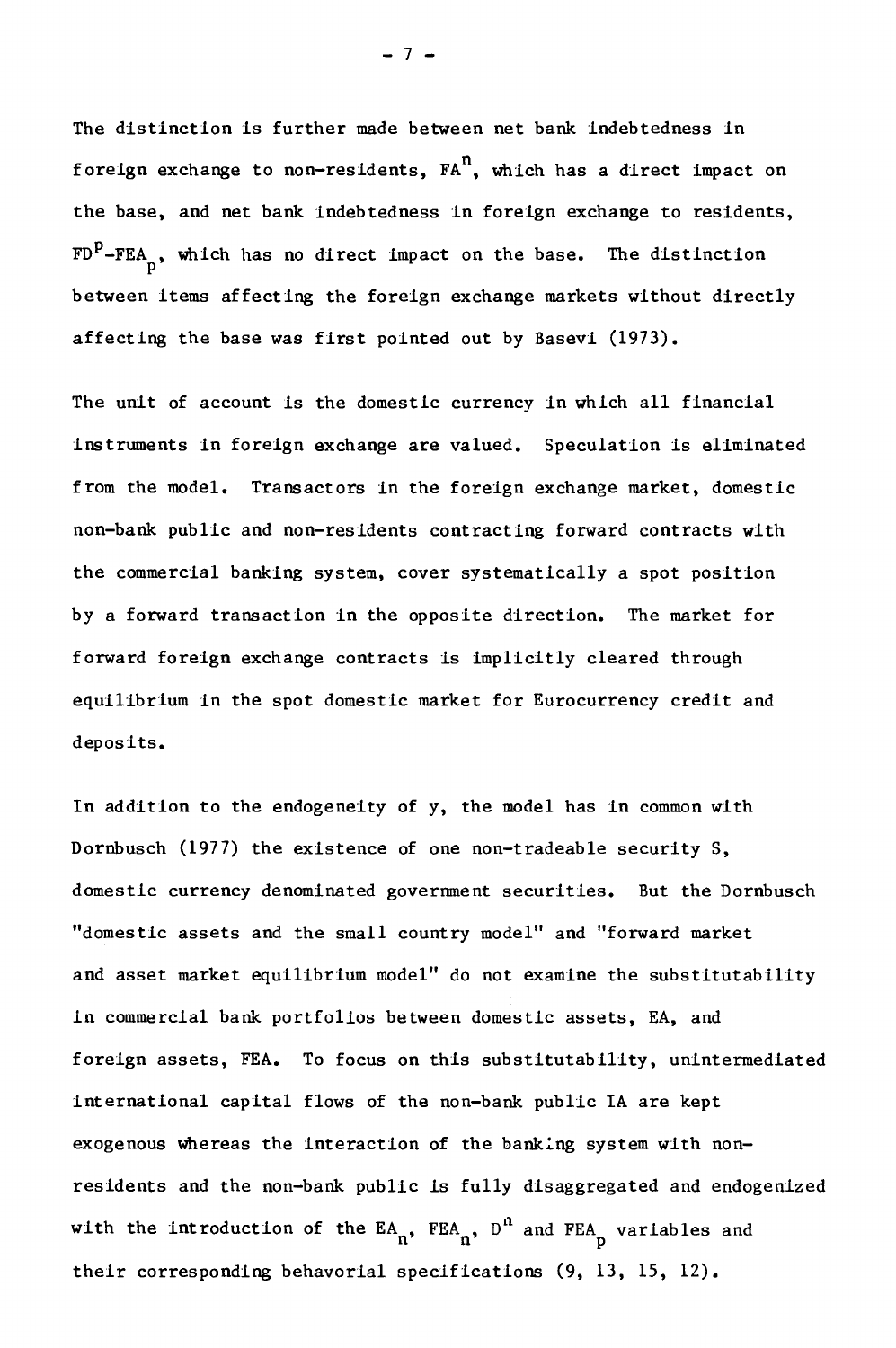Two interest rates are "proximately" determined in two markets: 1 in the market for domestic currency bank credit (7 through 10) and y in the domestic Eurocurrency market (11 through 14). In two other markets, the rates are given: in the one for base money (1 through 6) the rate is zero, and in the one for bank deposits (15 through 16) the rate  $1_d$  is determined outside the model.

Following relationships are implicit: international reserves IR and the Balance-of-Payments constraint in 1, the government budget constraint and the accumulated deficit CDEF in  $19<sup>1</sup>$  Market clearing conditions for domestic currency government securities S and foreign exchange government securities FS are implied in 8 and 13. Net financial wealth of the public, NFW, equals  $S^{m}$  + FS + CCAB.<sup>2</sup>

#### The market for domestic currency bank credit

Domestic currency bank credit equals earning assets the banking system has in its portfolio EA, determined in 7. For banks in supplying EA residents and non-residents are perfect substitutes.

Demand for EA consists of the public  $EA_n$  8 and of non-residents EA<sub>n</sub>9, each partially responding to different forces. EA<sub>n</sub> is a negative component of  $A^n$  and, consequently, of the supply of base money.

Equilibrium condition 10 determines the domestic credit interest rate i. Mundell (1963, 1964) makes i exogenously equal to the foreign rate of interest i<sub>e</sub>, with EA being perfectly interest elastic and y equal to zero. Here, as previously explained, we analyse the shortrun endogeneity of i with the implication that, residents and nonresidents being perfect substitutes in bank portfolios, the assumption of perfectly interest elastic demand for credit by non-residents from the domestic banking system be dropped.

 $- 8 -$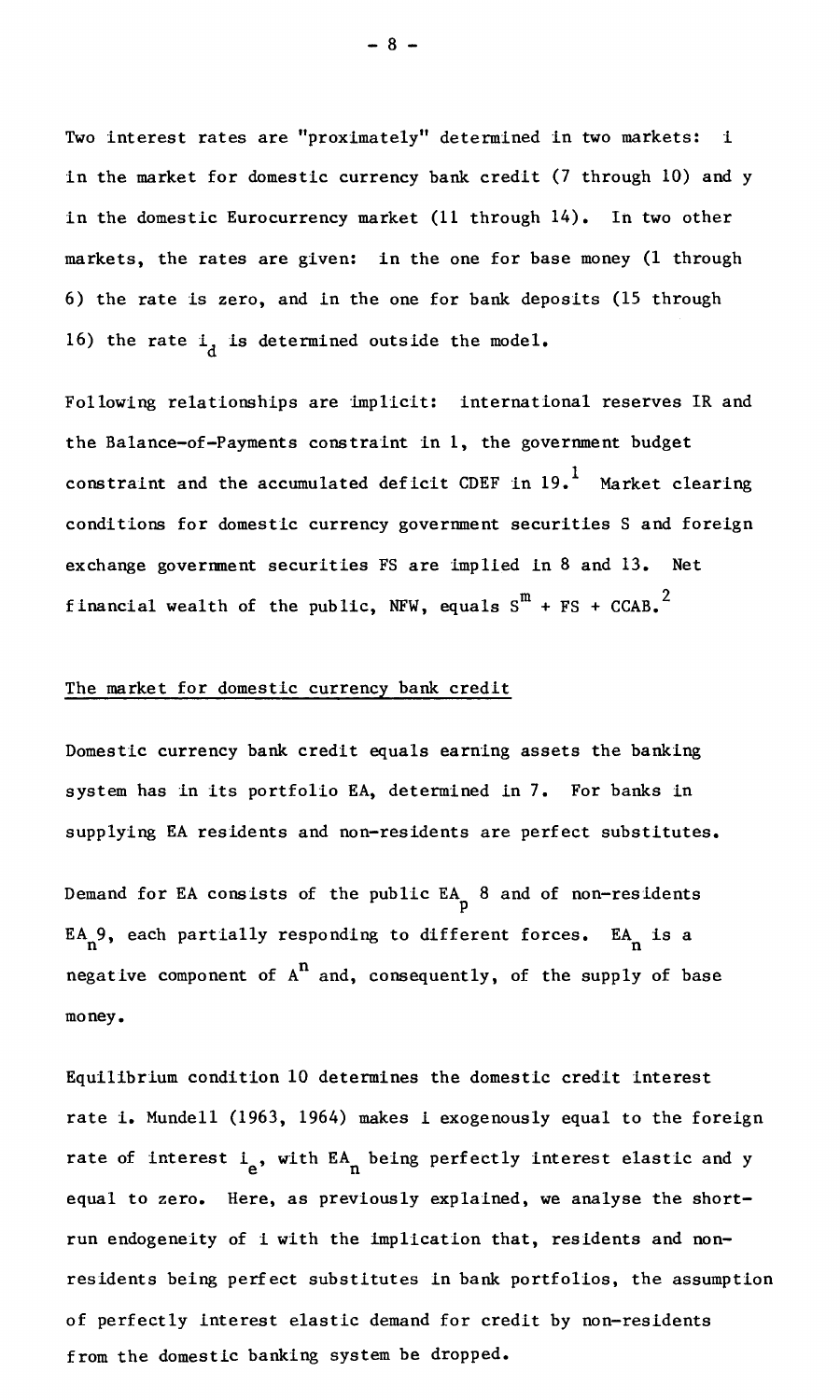### The domestic markets for Eurocurrency credit and Eurocurrency deposits

The endogeneity of the forward premium y identifies a domestic market for Eurocurrency credit by endogenizing the covered return from holding assets denominated in foreign exchange. For banks in the supply of FEA, determined in 11,residents and non-residents are perfect subsititutes. The public and non-residents partially respond to different forces in their demand for Eurocurrency credit from the domestic market (12 and 13). Equilibrium condition 14 proximately determines  $v<sub>0</sub>$ <sup>3</sup>

The structure of the domestic market for Eurocurrency deposits is analogous to the market for Eurocurrency bank credit, but  $FD<sup>p</sup>$  is left determined by the balance sheet of the non-bank public, and the demand for Eurocurrency deposits by non-residents  $FD<sup>n</sup>$  is exogenously given. That is, there is no feedback of I on this demand and the response of  $FD^n$  to y is, 'a priori', only of second order. Walras Law ensures that, the banking system supply of Eurocurrency deposits FD equals their demand  $F^{p}$  +  $F^{p}$ .

### The money market

Base money is supplied through domestic and international bank borrowing (2 through 4), predetermined international borrowing of the public IA, the discretionary actions of the government and the monetary authorities FS and  $S<sup>m</sup>$  and finally through the predetermined amount of the accumulated trade surplus CCAB. On the demand side for base money, the relevant behavior is that of the banking system In its demand for reserves and that of the public in its desired holdings of base money. The interest rate on base money being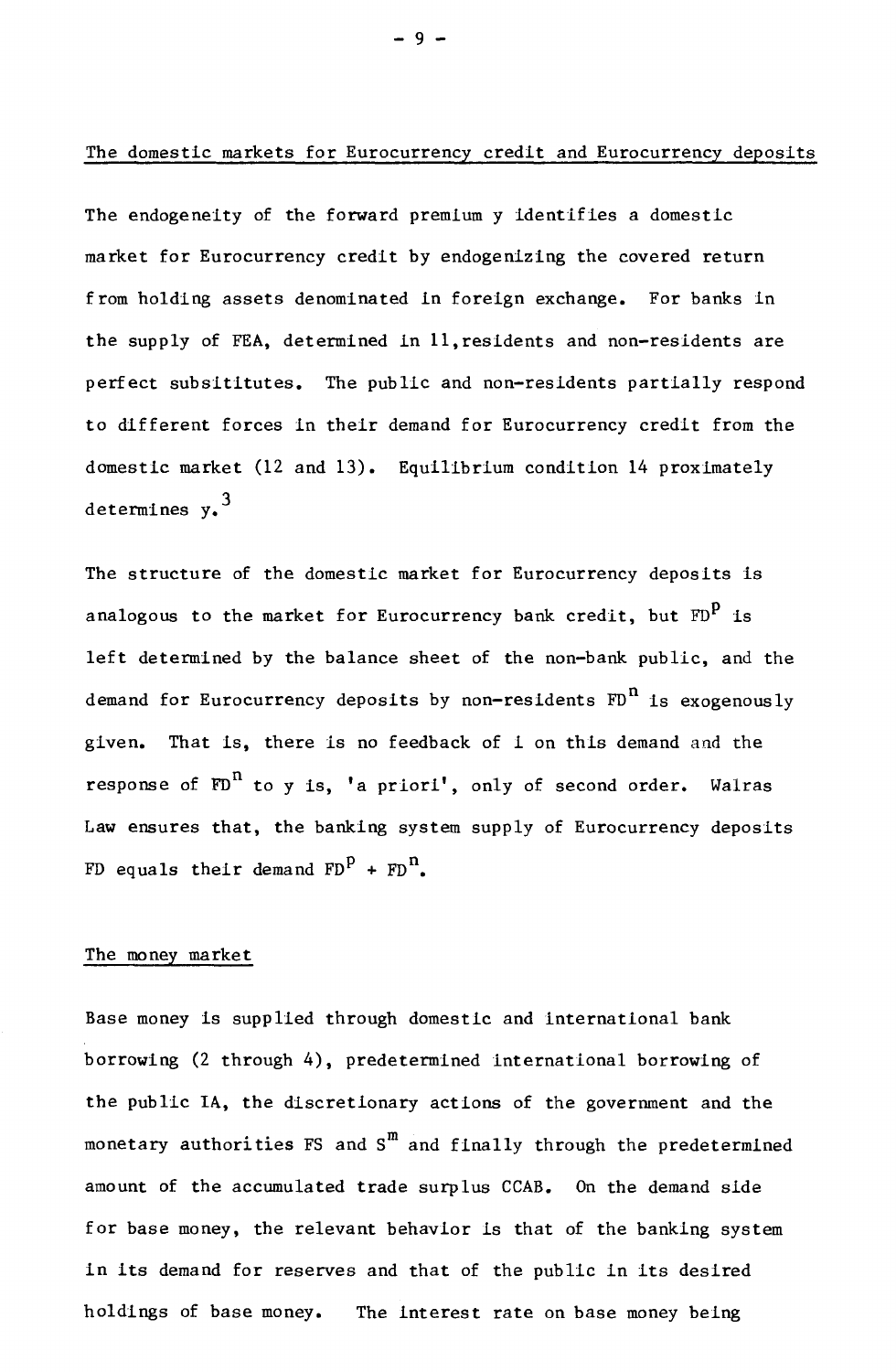Semi-reduced in i, y, B, the model looks like:

(20) EA (i, y;.) - EA P (i, y; NFW,.) - S - EA n (i, y;.) = 0 (21) FEA (i, y;.) - FEA P (i, y; NFW,.) - FEA n (i, y;.) - FS = 0 (22) Dn (y;.) - EAn (i, y;.) + Am (i, y;.) + FDn- FEAn (i,y;.) + Sm + CCAB + IA - B = 0

Domestic currency credit excess supply, equation 20, summarizes 7 through 10. Foreign exchange excess supply of credit, in 21, summarizes equations 11 through 14. The base is recursively determined from the supply side in 22. Solution values of i and y, substituted in 22, determine the base. Given the base, ail other monetary aggregates are also recursively determined from the remaining expressions in the model  $(5, 6, 16, 17, 18, \text{ and } 19)$ .

The cash constraints of the base on the credit aggregates, and thereby also its second order effects on the equilibrium stock of base money, has been fully relaxed. At the given discount rate or f oreign interest rate, the central banks' supply of base money fully accomodates reestablishment of equilibrium in the two credit markets after any disturbance of the initial equilibrium.

In fact, base money supply is largely determined by the credit markets. Bank reserves are a residual variable, balancing bank credit and the public's demand for notes and coin. The monetary aggregates are directly determined by their counterparts without accounting for the process through which this occurs (multiple and fractional reserve banking). Essentially, this modelization reflects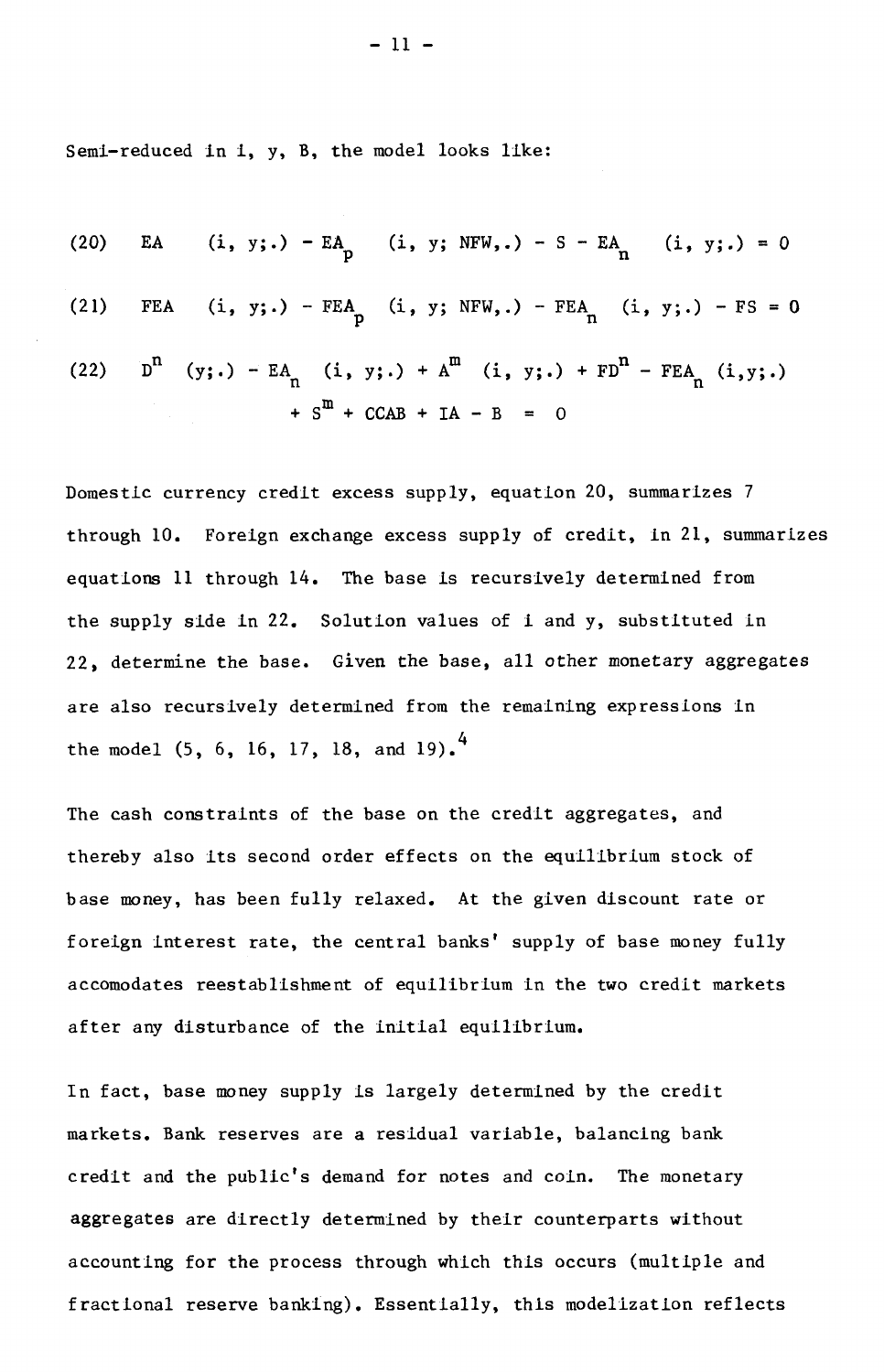official doctrines of central banks, such as the Bank of England, the Banque de France and the Nationale Bank van België, on money stock determination. To sum up, official views on the impact of Eurocredit markets on monetary control are analyzed within the context of official views on money stock determination.

The interaction between the domestic currency credit market CM, the f oreign exchange credit market FCM and the base BM is illustrated in Figure 1. The first quadrant portrays combinations of i and y which are consistent with equilibrium in the CM and FCM markets and which determine BM. The additional structure to achieve these results is discussed ln Appendix 2. The slope of the CM curve is positive and smaller than 1:

$$
\frac{di}{dy} | CM + 0 < - \frac{a_{12}}{a_{11}} < 1.
$$

The slope of the FCM curve is larger than one:

$$
\frac{\text{di}}{\text{dy}} \mid \text{FCM} \rightarrow -\frac{a_{22}}{a_{21}} > 1.
$$

The slope of the BM schedule, which portrays I and y values for which  $dB = 0$ , is negative:

$$
\frac{\mathrm{di}}{\mathrm{dy}} \Big| \mathrm{BM} \rightarrow -1 < \frac{\mathrm{a}_{32}}{\mathrm{a}_{31}} < 0.
$$

The base being recursively determined, the three schedules intersect at the same point E, which represent the pair of i and y values consistent with joint equilibrium in the domestic currency and f oreign exchange markets. The BM schedule intersecting point E implies that at this combination of I and y no endogenous forces are at work to change the base: dB remains equal to zero. The constant level of B associated with E is portrayed in the other three quadrants.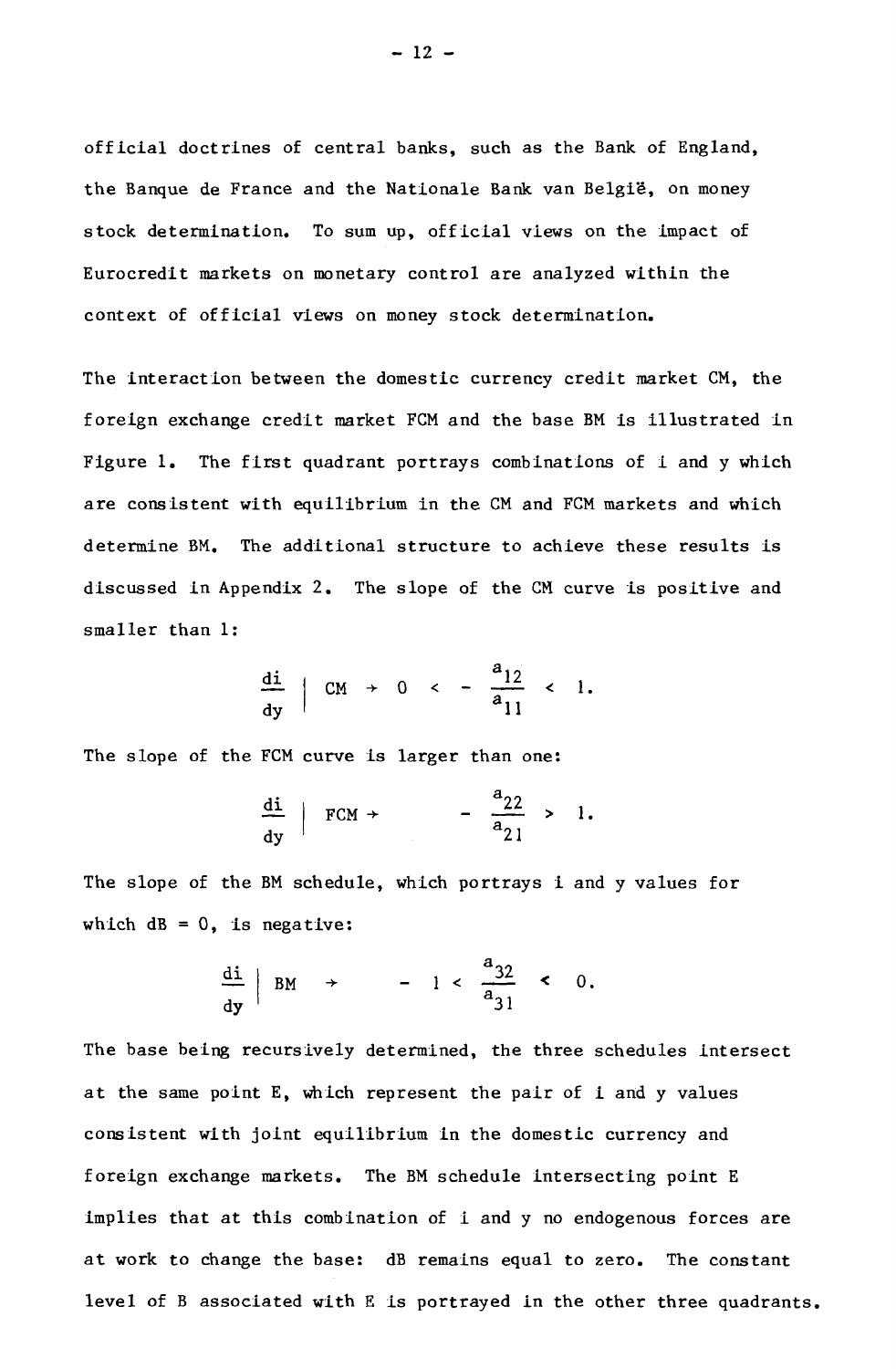

 $\mathbf{I}$  $\overline{5}$  $\mathbf{L}$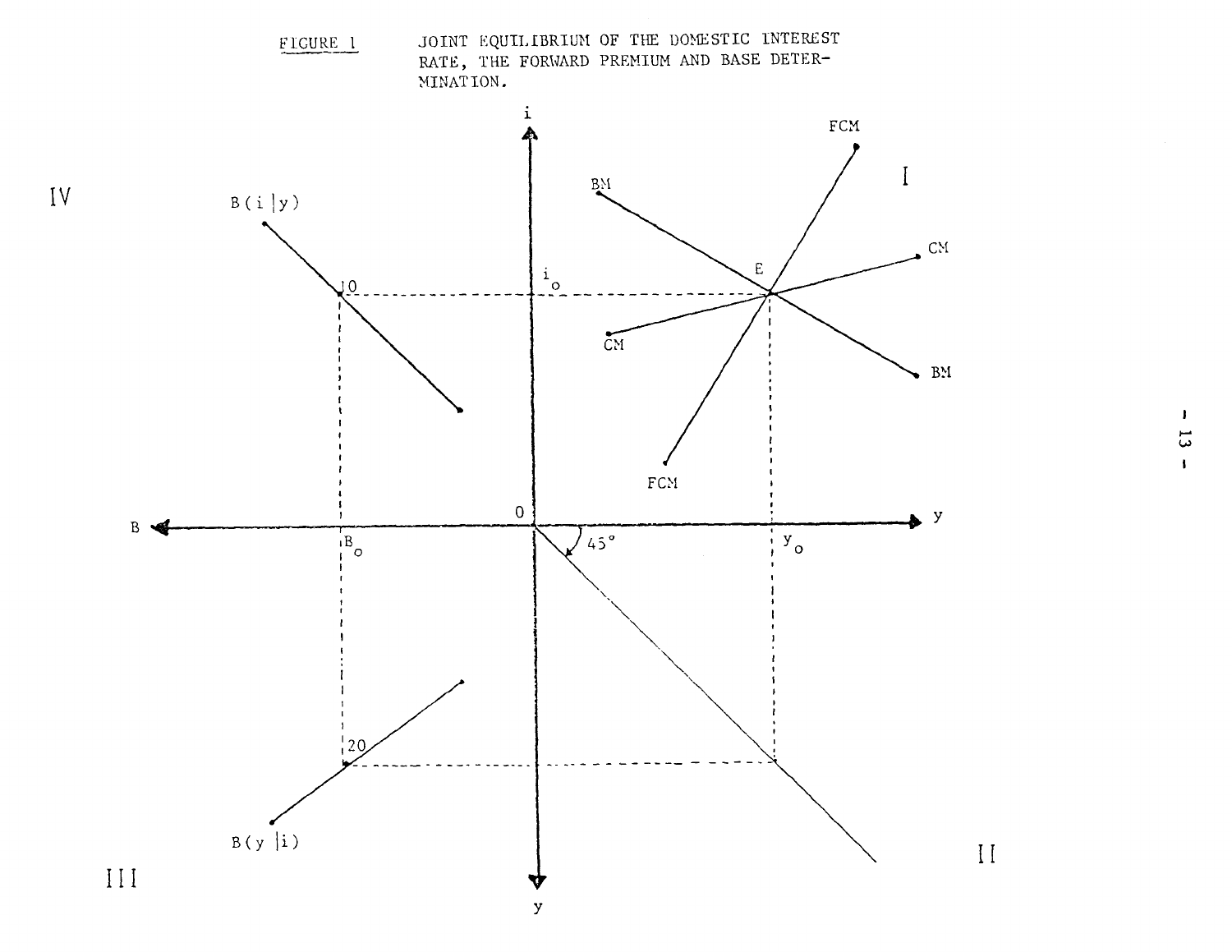Quadrant III portrays the schedule of partial equilibrium values of y and B, keeping i constant  $B(y|i)$ . The slope of  $B(y|i)$  is positive:

$$
\frac{dB}{dy} | di = 0 = \frac{a_{32}}{2} > 0
$$

Keeping y constant, the schedule of partial equilibrium values for i and B,  $B(i|y)$ , is described graphically in quadrant IV. Its slope is also positive:

$$
\frac{\text{dB}}{\text{di}} \mid \text{dy} = 0 = \frac{a_{31}}{9} > 0
$$

Considering again the relative sizes of  $a_{31}$  and  $a_{32}$ , it further follows that:

$$
\frac{dB}{dy} | di = 0 \qquad < \qquad \frac{dB}{di} | dy = 0
$$

The equilibrium stock of B associated with E can be read from the graph of either the third or fourth quadrant.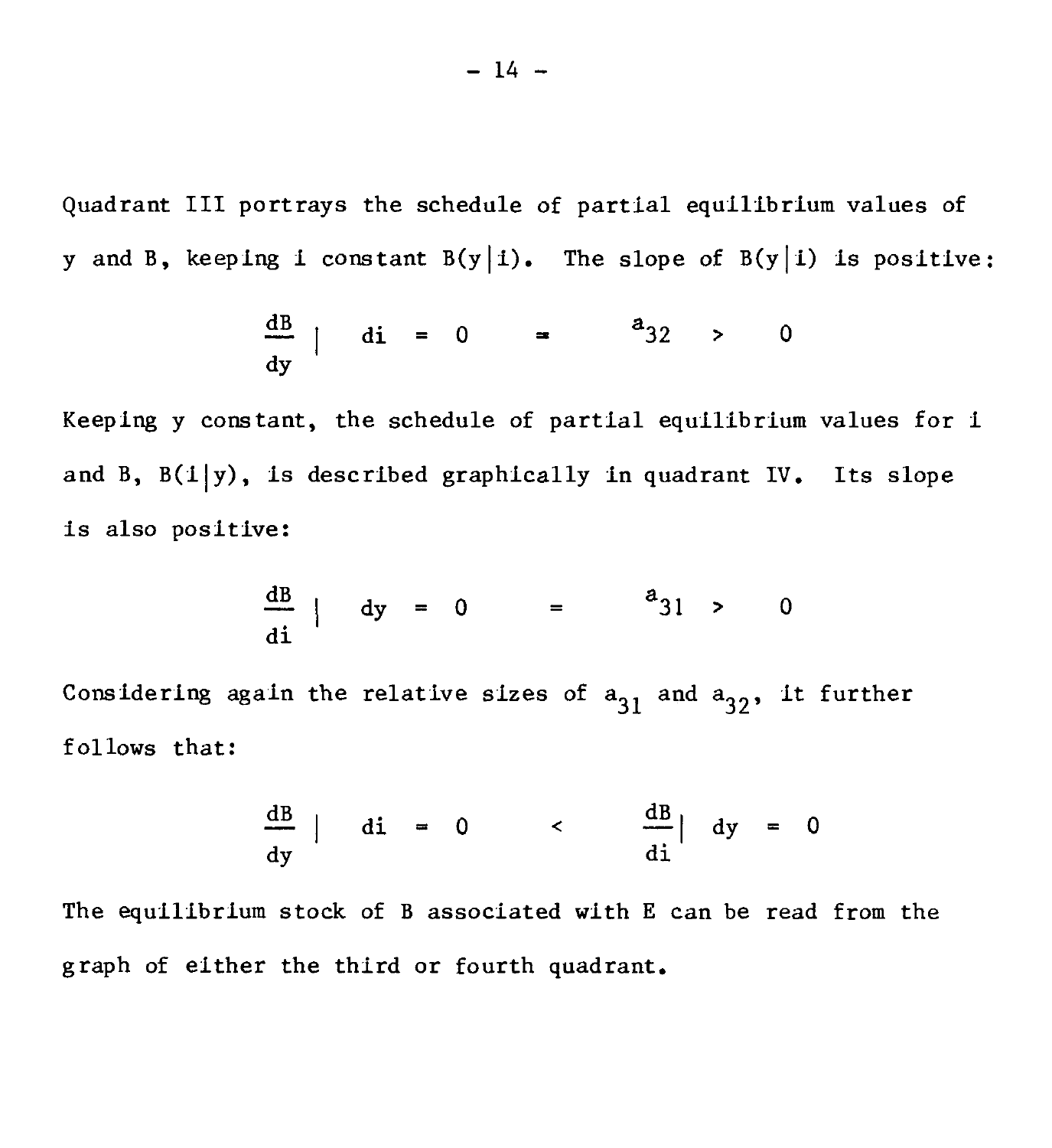#### 2.2 THE IMPACT OF OPEN MARKET OPERATIONS

The model's implications are summarized in Table 2, describing the base multipliers of alternative open market operations.<sup>5</sup> Each multiplier consists of two components: (1) the direct response of the base to a purchase, expressed in the first component; (2) in brackets, the feedback on the base source components of the market responses to this purchase; this feedback is summarized in the second component. The first term of the feedback summarizes the indirect impact on the base of the Eurocurrency market response to a trigger exercised in the domestic currency bank credit market; the second term of the feedback summarizes the indirect impact on the base of the domestic currency bank credit market response to a trigger exercised in the foreign exchange market. The feedback through each market is the product of each market trigger  $\varepsilon$ ,  $\varphi$  with the response for the home currency credit market  $(B|CM)$  and for the Eurocurrency credit market  $(B|FCM)$ .

An open market operation is a change in the composition of government debt while the cumulative deficit remains constant. Formally, in terms of the government budget constraint:

 $dCDEF = 0 = dS^m + dS + dFS$ 

Any combination of  $dS<sup>m</sup>$ , dS and dFS with their sum equal to zero is an open market operation. The three limiting cases in which dFS, dS and  $dS^m$  are alternatively set equal to zero are discussed.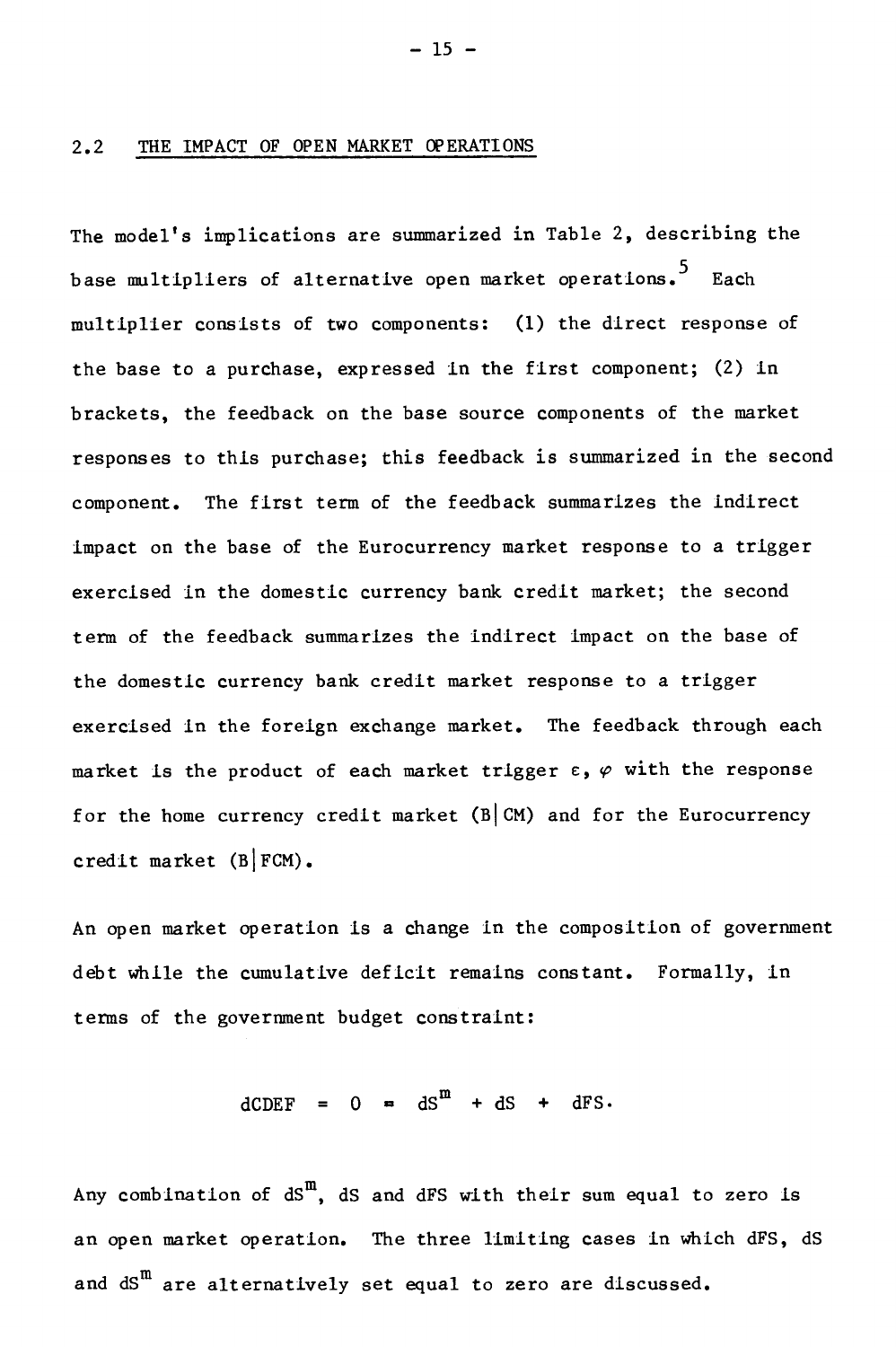### TABLE 2

## Open Market Operations Base Multipliers

**Purchase of non-tradeable securities** 
$$
(dSm = -dS, dFS = 0)
$$

$$
\frac{dB}{ds} - \frac{dB}{ds} = 1 + \left[ \begin{array}{ccc} - & + & + & + \\ (\varepsilon - 1) & (B|FCM) + \varphi & (B|CM) \end{array} \right] > 0
$$

Purchase of tradeable securities  $(ds^m = -dFS, dS = 0)$ 

$$
\frac{dB}{dS^m} - \frac{dB}{dFS} = 1 + \begin{bmatrix} + \\ - \\ - \end{bmatrix}
$$
 (B/CM)

Swap Operation (dFS =  $-dS$ ,  $dS^m = 0$ )

 $\frac{dB}{dx}$  -  $\frac{dB}{dx}$  =  $\frac{dB}{dE}$  -  $\frac{dB}{dE}$  =  $\left[ \begin{array}{ccc} - & + & > 1 & + \\ (\varepsilon - 1) & (B|FCM) + (\varphi + 1) & (B|CM) \end{array} \right]$ dFS dS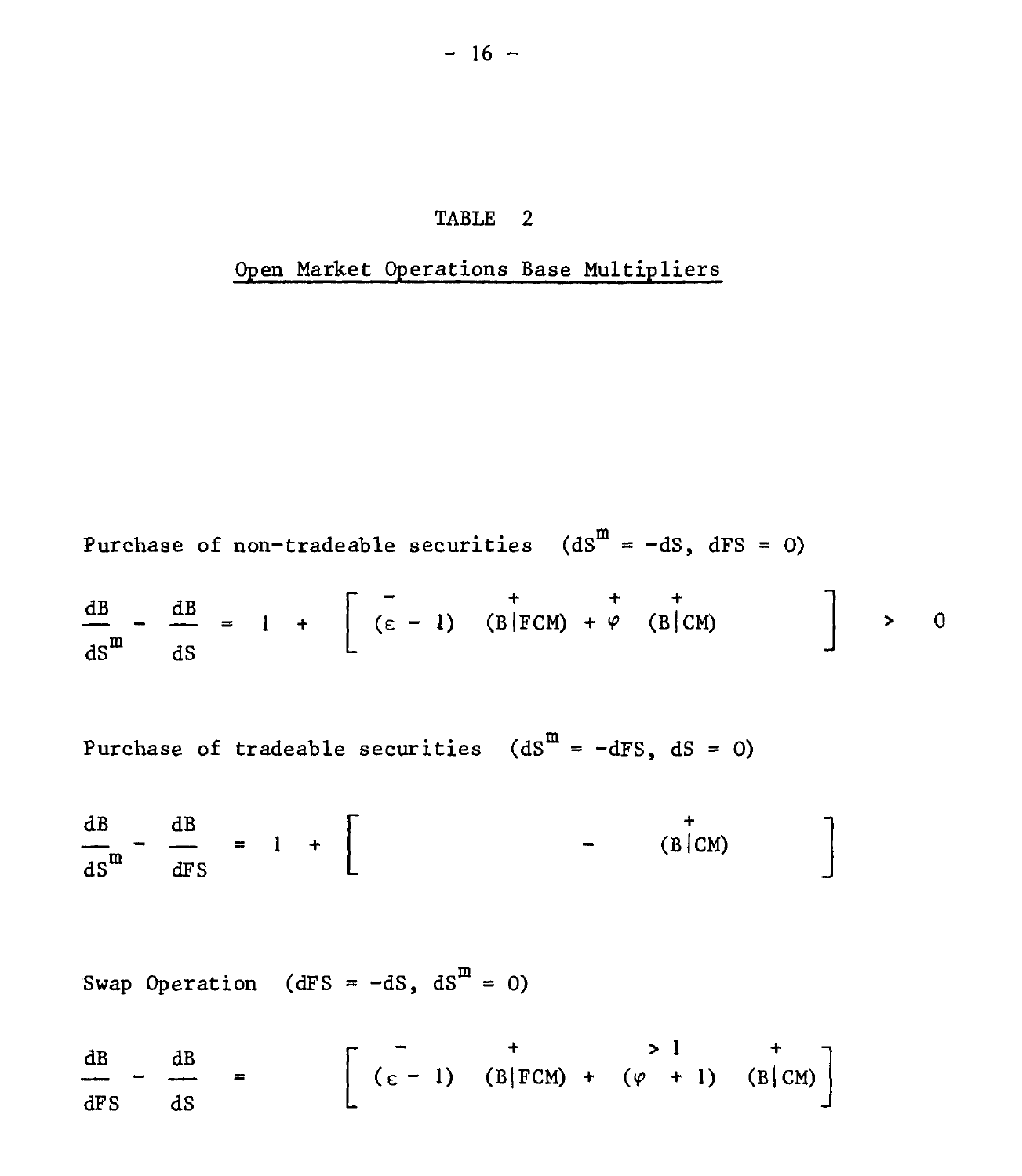The direct impact on the base of a purchase of non-tradeable securities  $(ds^{p} = -dFS = 0)$  is one. Such a purchase produces two simultaneaous and opposing indirect effects on the domestic currency bank credit market. Net financial wealth of the public increases, producing an upward shift in EA, represented by  $\varepsilon$ . Simultaneously, EA decreases by a factor of one representing the securities the authorities remove from circulation. Assuming that the wealth effect is smaller than the transfer effect, i tends to decrease. Will this indirect effect be strong enough to offset the unit impact of the direct effect? The answer is unambiguously no:

 $\varepsilon > 0$  and  $0 < (B|FCM) < 1$ .

At once, this implies that an open market operation in non-tradeable securities has a net expansionary impact on the base. There is no perfect offset between the purchase and the reactions of the domestic currency bank credit market. The stronger the wealth effect  $\varepsilon$ , the smaller the offset. Even if  $\epsilon$  would be zero, the offset would be less than perfect, provided that the own interest rate effects of the demand and excess demand functions are stronger than the cross rate effects.

Furthermore, the wealth effect, through the increase in  $S^m$ , expands FEA<sub>p</sub>, triggering the Eurocurrency credit market and reinforcing the direct impulse on the base due to the upward movement of y. Whether the reinforcement induced through the Eurocurrency market dominates the attenuation brought about by the domestic currency market is an empirical matter.

Importantly and unambiguously: the readiness of the banking system to extend Eurocurrency credit to the domestic public adds strength to open market operations in the non-tradeable security proportional

 $- 17 -$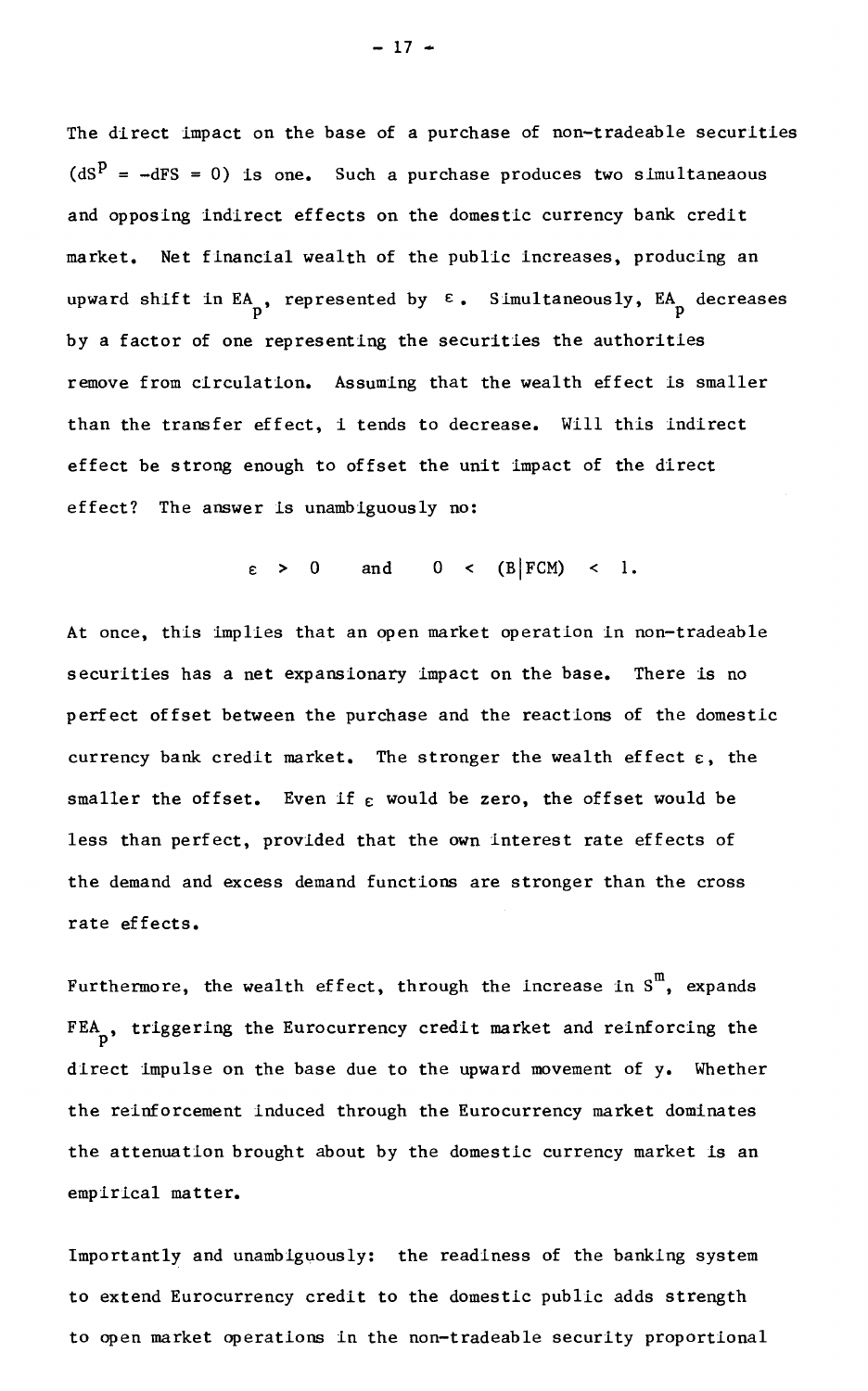to the strength of the wealth effect in the non-bank public's demand for this credit. Domestic Eurocurrency intermediation reinforces, rather than weakens, the impact of this open market operation on the monetary base.

Note that the financial wealth effect makes the total impact of a purchase of non-tradeable securities on i and y ambiguous. In the absence of the wealth effect, the hypothesis yields the standard result that both i and y decrease, with i more than y. The ambiguous result of this particular open market operation on i and y and its definite positive impact on the base suggest that the openness of an economy reinforces the argument in favor of base targeting and against interest rate or forward premium targeting.

A purchase of tradeable securities,  $(dS^m = -dFS, dS = 0)$ , lowers the domestic rate and the forward premium, and the latter more so than the former. Interestingly enough, its impact on the base is ambiguous, whatever the financial wealth effects are. There will certainly be an offset: the decrease in i and y makes both bank domestic borrowing and indebtedness toward non-residents smaller than what it otherwise would have been. But whether the offset is smaller, equal or larger than one is an empirical matter. In general, there is no perfect offset.  $(B|CM)$  will be smaller that one, yielding a less that perfect offset, if the excess supply response of Eurocurrency bank credit with respect to the forward premium  $(a_{22})$  and the cross rate responses of  $EA_n$ , FEA and  $D^n$  are large enough. In the latter case, net induced capital flows will be limited. In the extreme case they may be nil and be replaced by a one to one shift in the currency denomination of non-residents liabilities to the banking system. The ability of the banking system to lend to non-residents with contracts denominated in either home or foreign currency, avoids the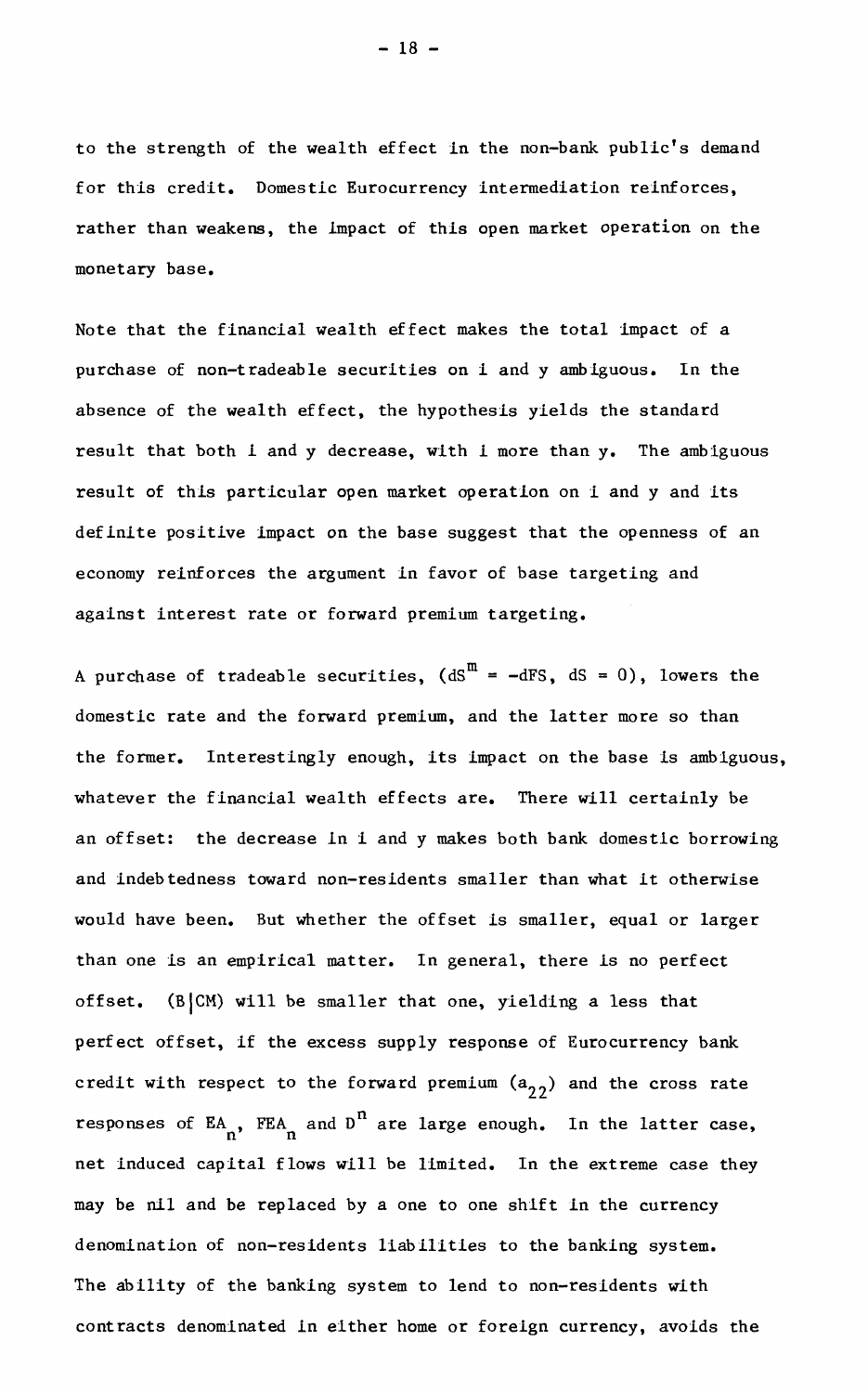

 $\mathbf{I}$ **20**  $\mathbf{I}$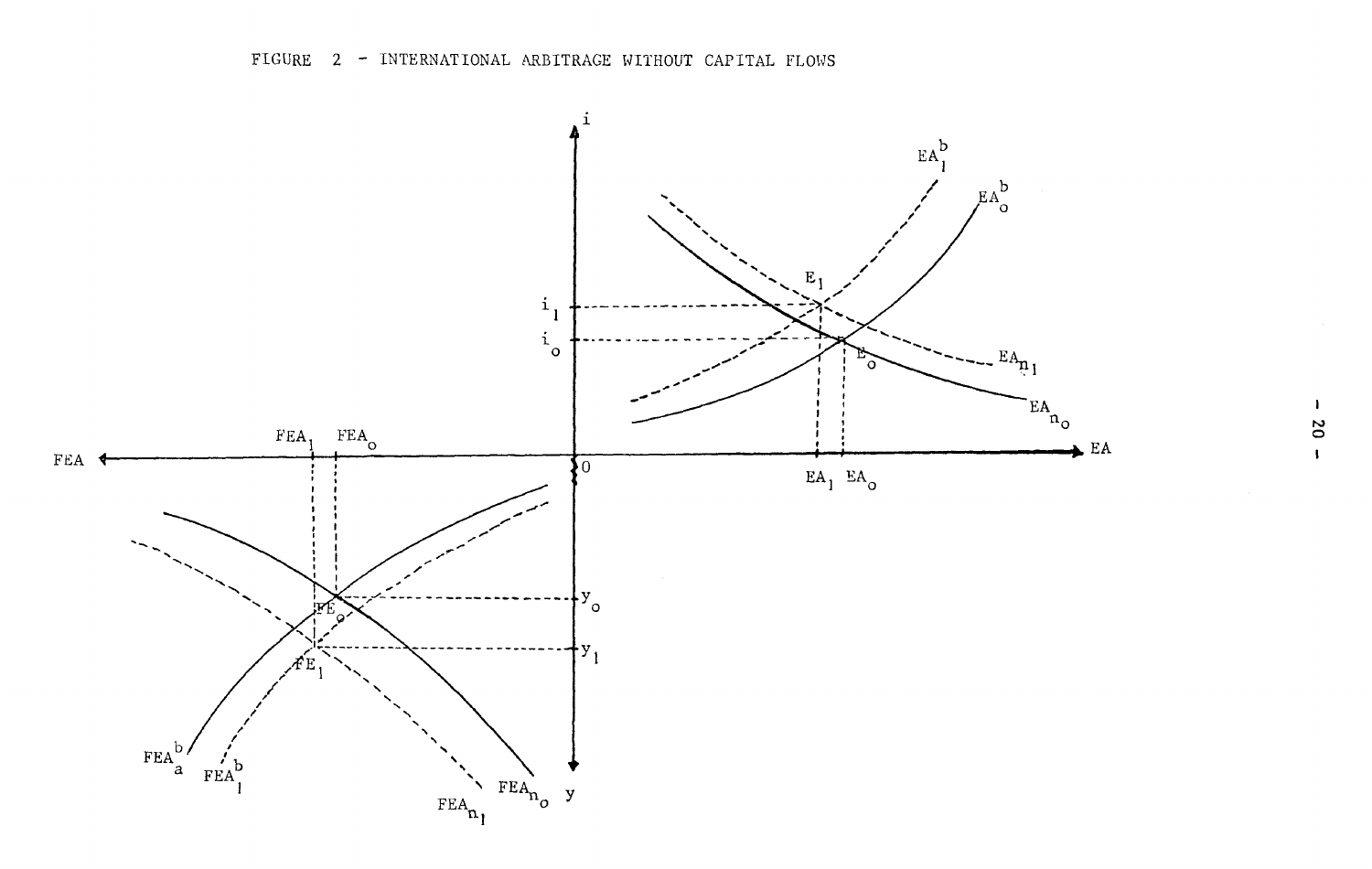Turning now to a swap operation, (dFS = -dS,  $dS^m = 0$ ), its interest rate, forward premium and base multipliers are ambiguous. For  $\varphi$  = 0, the interest rate would drop and the forward premium would increase. In this case, the base multiplier remains ambiguous: the interest rate decrease destroys base money, the increase in the premlum makes domestic borrowing and international indebtedness larger than what it otherwise would have been. From a monetary policy point of view, a swap operation is the worst of the three alternative open market operations to the extent that both the base and the rate impacts are uncertain.

A further result clarifies the role of domestic Eurocurrency financial intermediation. The participation of the public in the domestic Eurocurrency market attenuates the impact of ail three open market operations on the domestic interest rate and the forward premium. For FEA =  $FD^P = 0$ , each of the three open market operations decrease the domestic rate, the first two decrease the premium, and a swap operation increases it. The decrease in i and y due to the purchase of tradeable securities is less when domestic Eurocurrency intermediation takes place than when  $FEA_p = FD^p = 0$ . A swap operation and purchase of non-tradeable securities could have a positive effect on i and y in the case of domestic Eurocurrency intermediation if the wealth effect  $\varphi$  and/or the excess demand response of the domestic bank credit market to an increase in the forward premium would be sufficiently large.

To sum up, under perfect substitutability in bank portfolios between credit granted to non-residents and the public, and less than perfect substitutability in bank portfolios between credit granted in domestic

 $-21 -$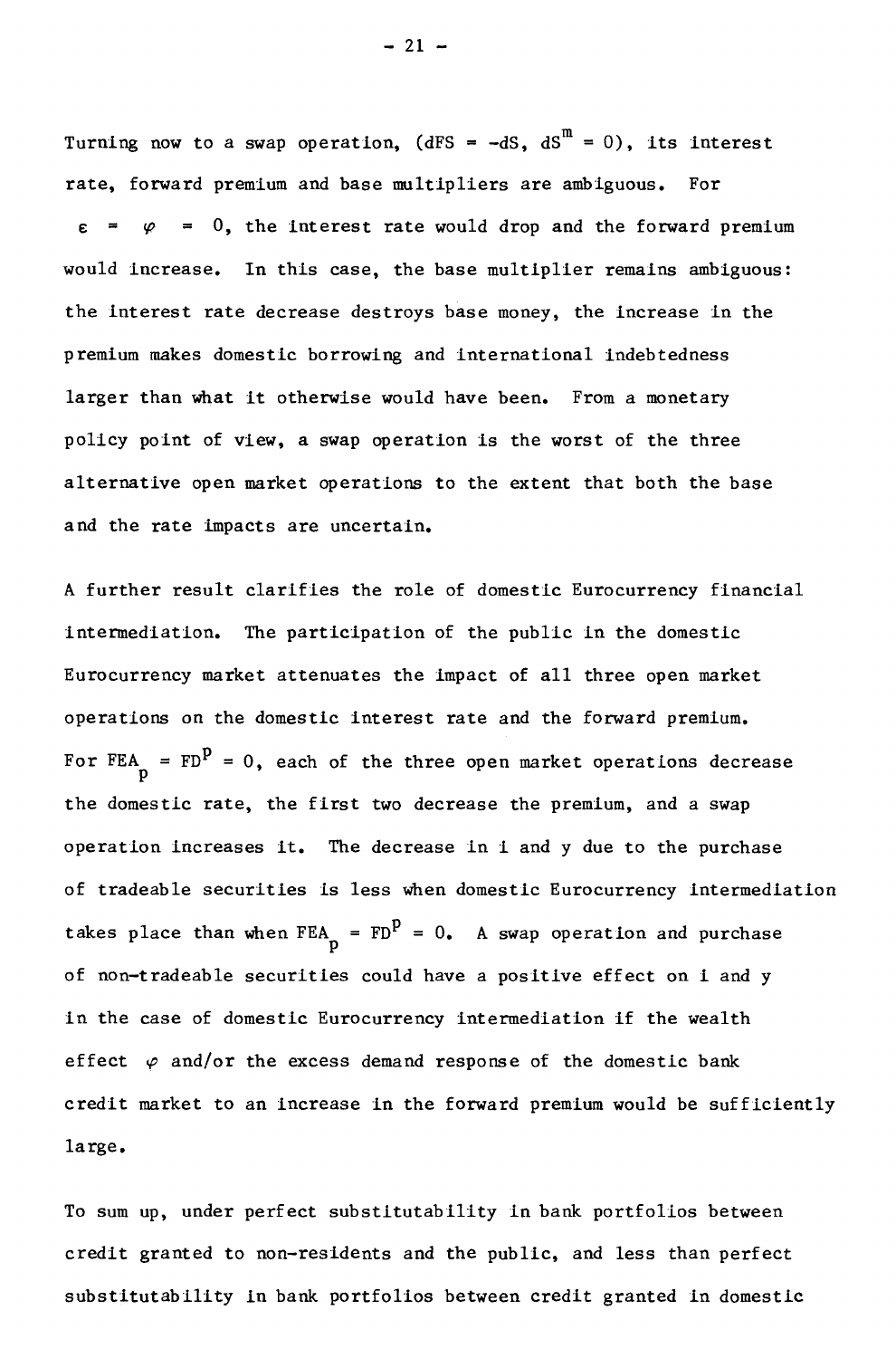currency and foreign exchange, monetary policy, as measured by the ability of the authorities to affect the base through open market operations, is more effective with domestic Eurocurrency intermediation, than without it. This result is reinforced by the wealth effects in the domestic public's credit demands. The essential mechanism that explains these results is the fact that arbitrage between the domestic rate and the covered foreign rate takes also place within the home country, necessitating less actual international capital flows than in the pure case of TFEB.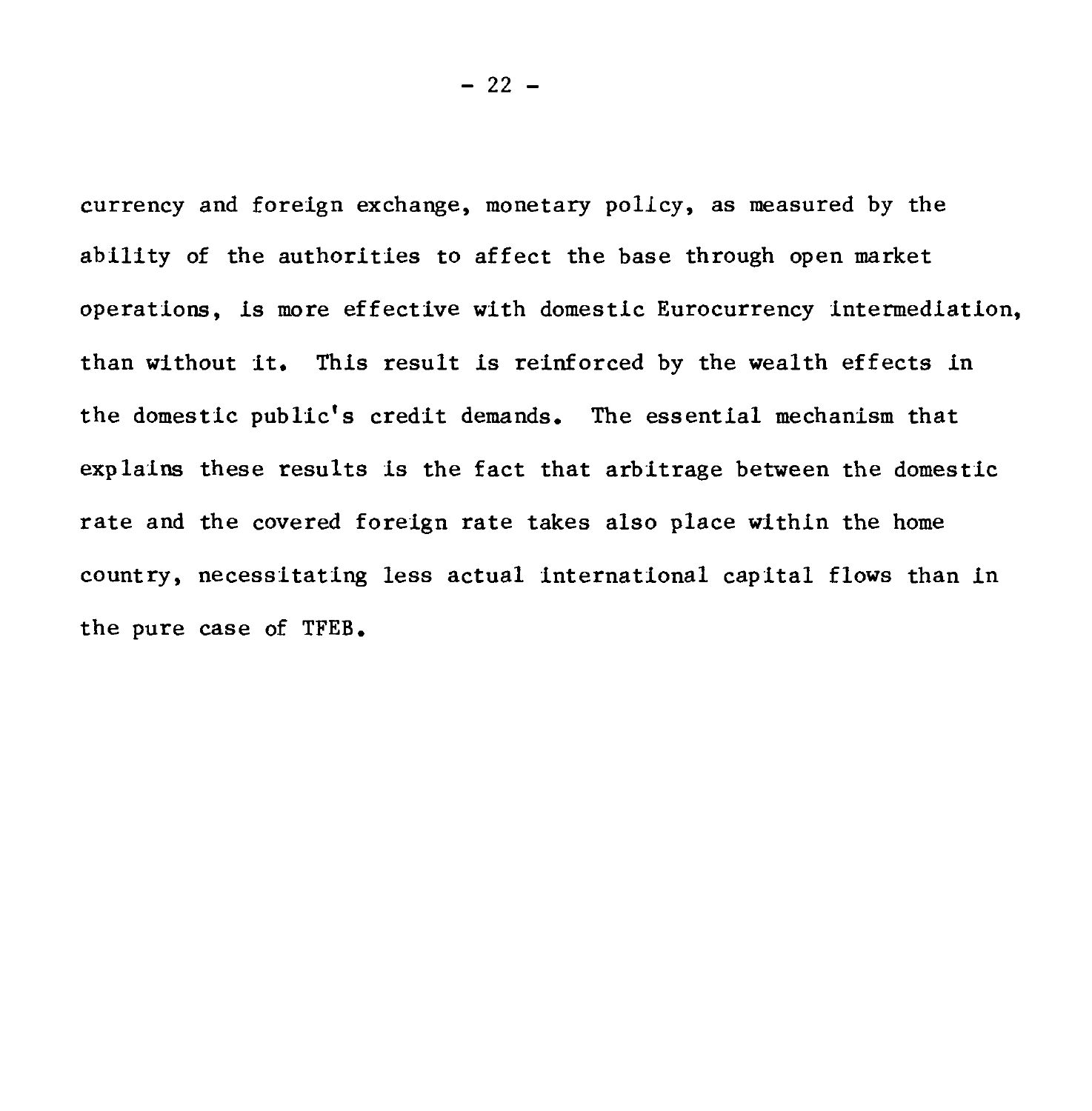#### 3. SUMMARY AND IMPLICATIONS

Repeatedly, central banks have argued that substitutability in currency denominations of bank credit and deposits with both the public and non-residents necessitates the imposition of regulations restricting domestic Eurocurrency financial intermediation and rationing the banking system's international position to overcome market interference against the conduct of monetary policy. International interest rate arbitrage by commercial banks is the central market mechanism against which the policy makers raise the regulatory barriers to restore the power of monetary policy.

This paper examined the contention of the authorities that Eurocurrency financial intermediation attenuates the power of open market operations. Its task was to build a model in which covered interest rate arbitrage is the essential adjustment mechanism under conditions of full Eurocurrency financial integration but less than perfect capital mobility in the specific Mundellian sense. Perfect elasticity supply of funds from the rest of the world to the banking system is replaced by the simultaneous determination of the domestic rate and the forward premium in the markets for domestic bank credit denominated in the home currency and the one denominated in the foreign currency. Non-residents participate in the home currency credit market and the non-bank public in the domestic foreign currency credit market. Both these demands are characterized by less than perfect interest elasticity and the avoidance of foreign exchange risk by systematic covering an open spot position by a forward position in the opposite direction.

Particular attention was paid to the impact on the base of open market operations and to the concept of international bank borrowing.

 $-23 -$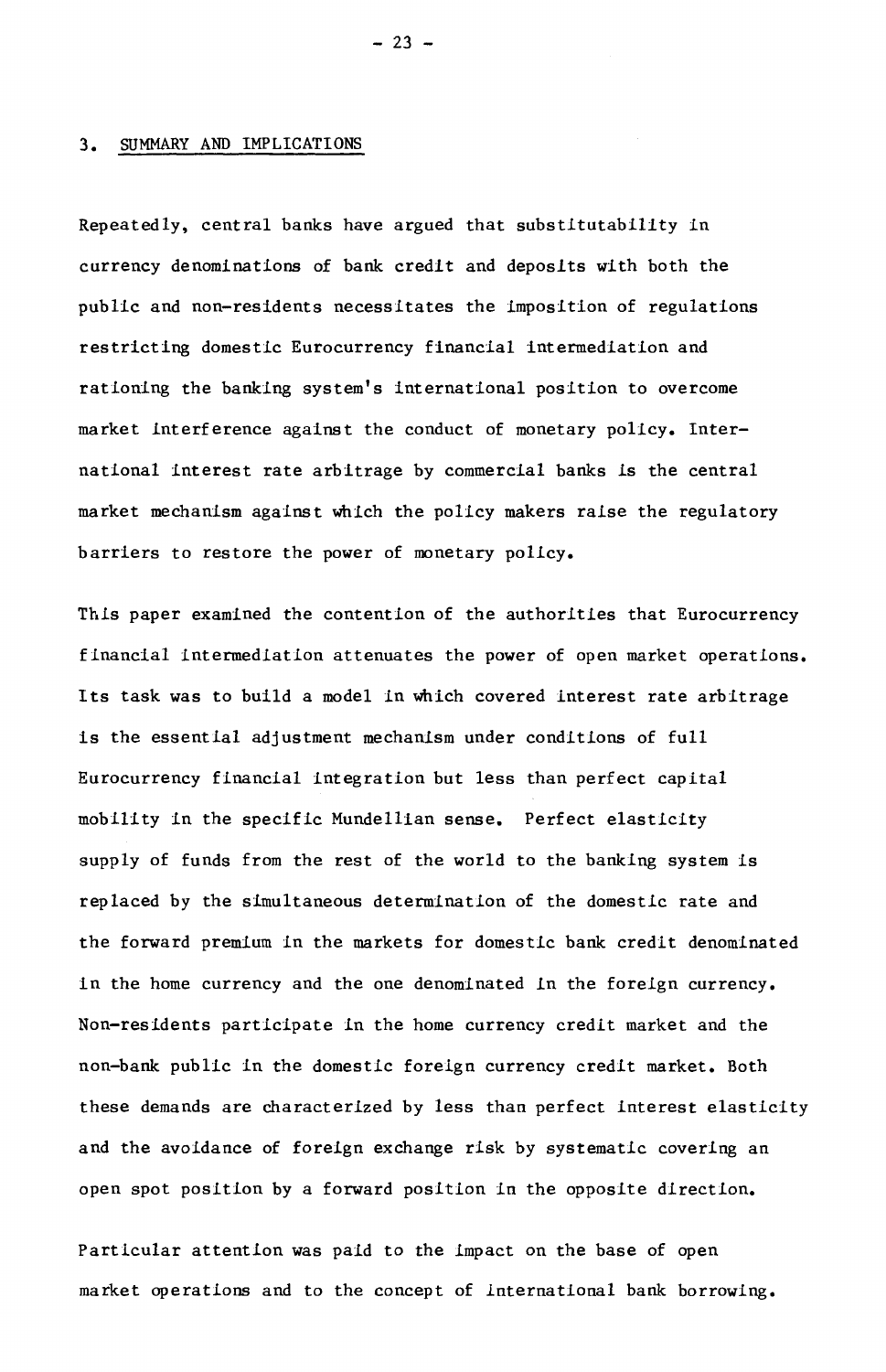This was redefined as domestic and foreign currency denominated net international bank indebtedness, magnitudes resulting from the interaction of banks, non-residents and the non-bank public on the market for domestic currency bank credit and the domestic market for Eurocurrency credit.

Following are the major findings. Traditional open market operations in a non-tradeable security regain their full strength in changing the base and the market mechanism, in which financial wealth plays a key role, could reinforce rather than weaken, the initial thrust exercised by the impulse. A purchase of tradeable securities or a swap operation are, in general, not ineffective and the issue of Eurobonds by the government adds an instrument to the policy conduct of base targeting.

Finally, and most importantly, the paper shows that domestic financial intermediation In Euro-assets and liabilities adds strength to base money targeting, rather than weakening it. The essential mechanism that explains these results is the fact that arbitrage between the domestic rate and the covered foreign rate can take place within the home country, necessitating less actual international flows than in the Mundellian world. If a rational is to be found for regulating commercial banks international position and for restricting domestic financial intermediation in Euro-assets and liabilities, it should not be searched for in the international behavior of the banking system.

The current paper does not settle the Issue of Eurobanking and base determination in the long run or under stochastic conditions. Nonetheless, it sheds new light upon the interpretation made of Eurocurrency financial integration. Indeed, as Euro-assets become a

 $- 24 -$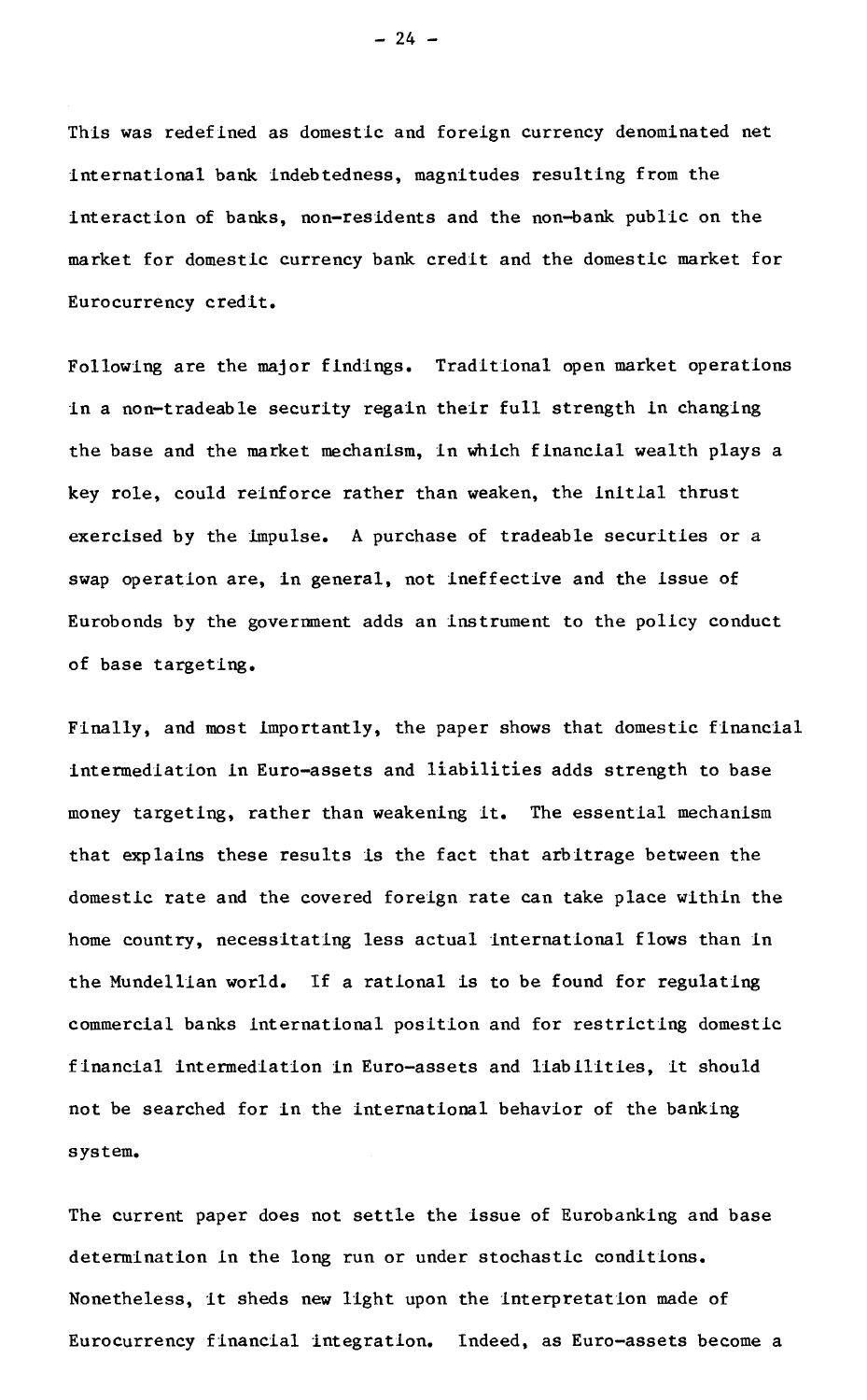part of the domestic financial system, financial integration loses some of its impact on actual international short term capital flows and, therefore, on the difficulty of base targeting. The problems to be dealt with for money stock control become more similar to the ones associated with the existence of an additional domestic financial asset, and less similar to international gold flow type of phenomena of the fixed exchange gold standard regime which inspired the Mundellian characterisation of capital mobility and which still inspire the reaction of monetary authorities. As Hayek pointed out a long time ago, the nature of the system has changed.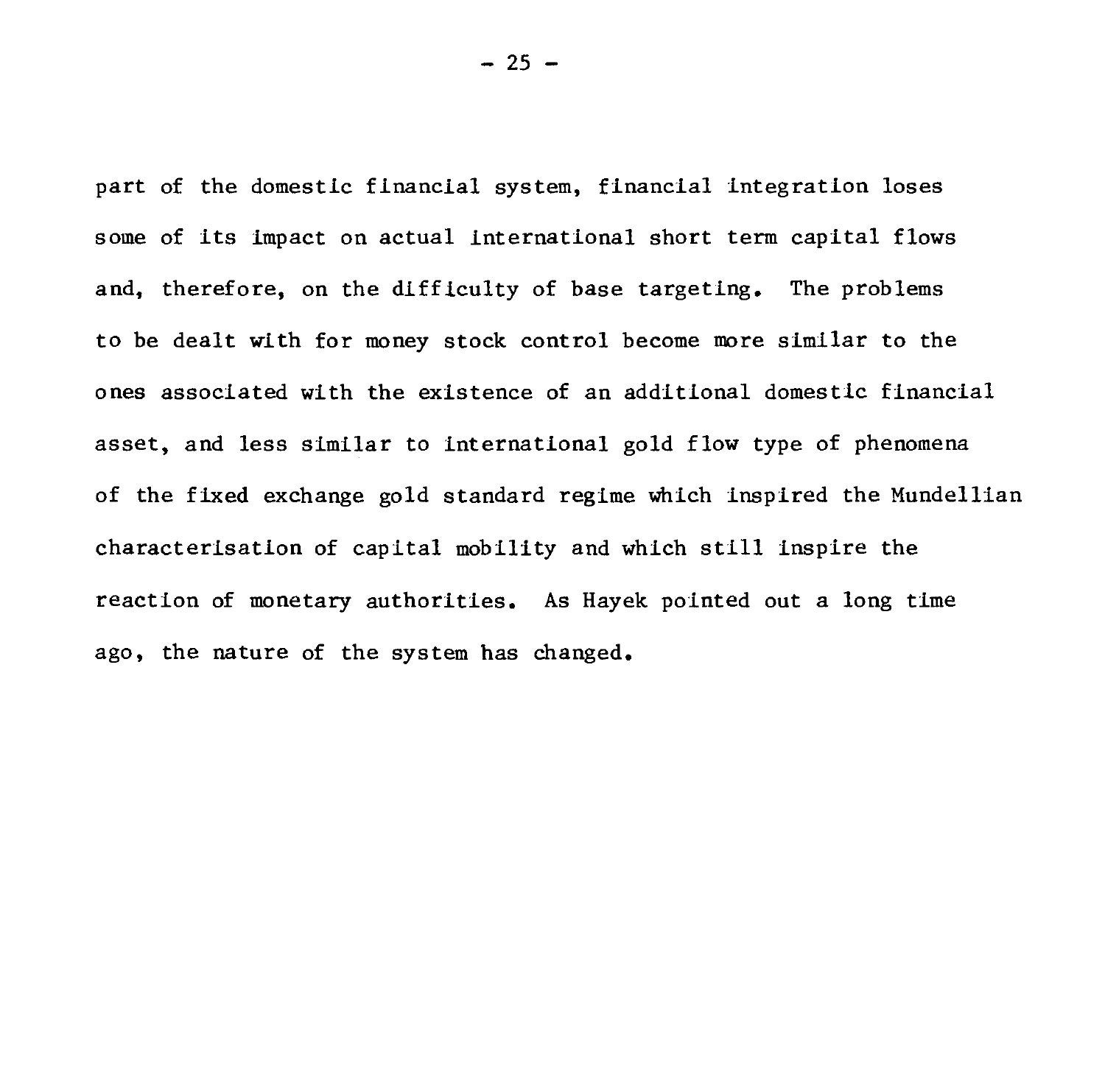## APPENDIX 1: Definition of Symbols

## 20 variables determined by the model

## 18 quantities:

| $A^m$              |                | = Banks' borrowing from monetary authorities                                           |
|--------------------|----------------|----------------------------------------------------------------------------------------|
| $A^n$              |                | = Banks' borrowing from non-residents in domestic currency                             |
| $\mathbf{B}$       | $\blacksquare$ | Monetary base                                                                          |
| B <sup>P</sup>     |                | = Monetary base held by public                                                         |
| D                  | $=$ $-$        | Domestic bank deposits in domestic currency                                            |
| $n^n$              |                | = Domestic bank deposits in home currency held by non-residents                        |
| $D^{\mathbf{p}}$   |                | = Domestic bank deposits in home currency held by public                               |
| EA                 |                | = Earning assets of banks in home currency                                             |
| $EA_{\sim}$ =<br>n |                | Earning assets of banks in home currency supplied by non-<br>residents                 |
| $EA =$             |                | Earning assets in home currency supplied by public                                     |
|                    |                | $FAn$ = Banks' borrowing from non-residents in foreign exchange                        |
|                    |                | $FD$ = Domestic currency value of bank deposits in foreign exchange                    |
|                    |                | $FDP =$ Domestic currency value of bank doposits in foreign exchange<br>held by public |
|                    |                | $FEA = Assets$ of banks in foreign currency                                            |
| $FEA_n =$          |                | Assets of banks in foreign currency supplied by non-residents                          |
| $FEA_p =$          |                | Assets of banks in foreign exchange supplied by public                                 |
| $\mathbf{R}$       |                | = Reserves of banks in home currency with monetary authorities                         |

## 2 interest rates:

- I. = Domestic bank credit interest rate
- y = Forward premium of the foreign currency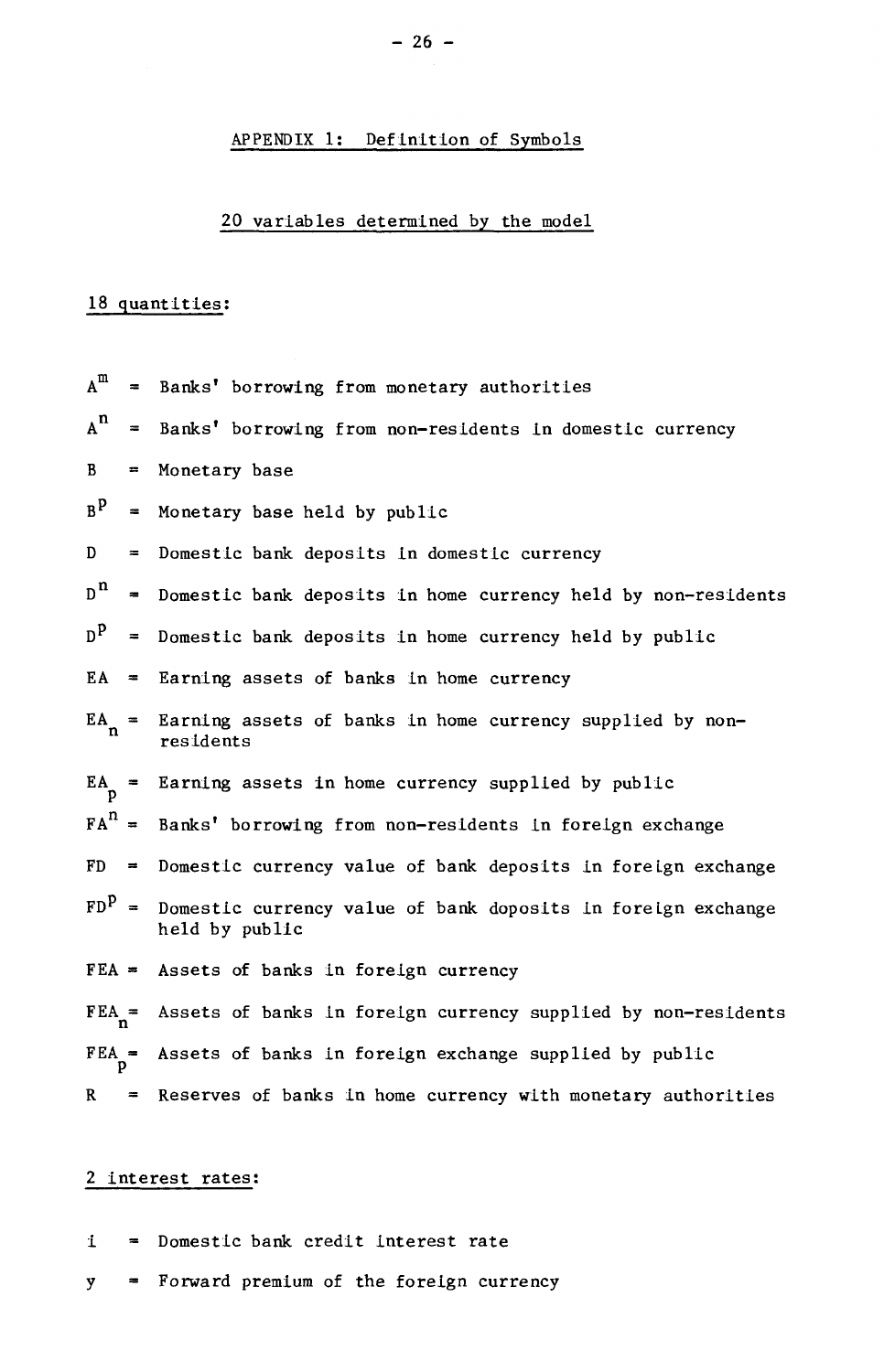## Variables as given in the analysis

## Policy variables:

|                    |          | $FS$ = Stock of government securities issued in foreign exchange |
|--------------------|----------|------------------------------------------------------------------|
|                    |          | S = Stock of government securities issued in home currency       |
| $s^{\mathfrak{m}}$ | $\equiv$ | Net government borrowing from monetary authorities               |

## Predetermined values:

- CCAB = Cumulative current account surplus
- $FD<sup>n</sup>$  = Domestic currency value of bank deposits in foreign exchange held by non-residents
- IA = Net international borrowing of public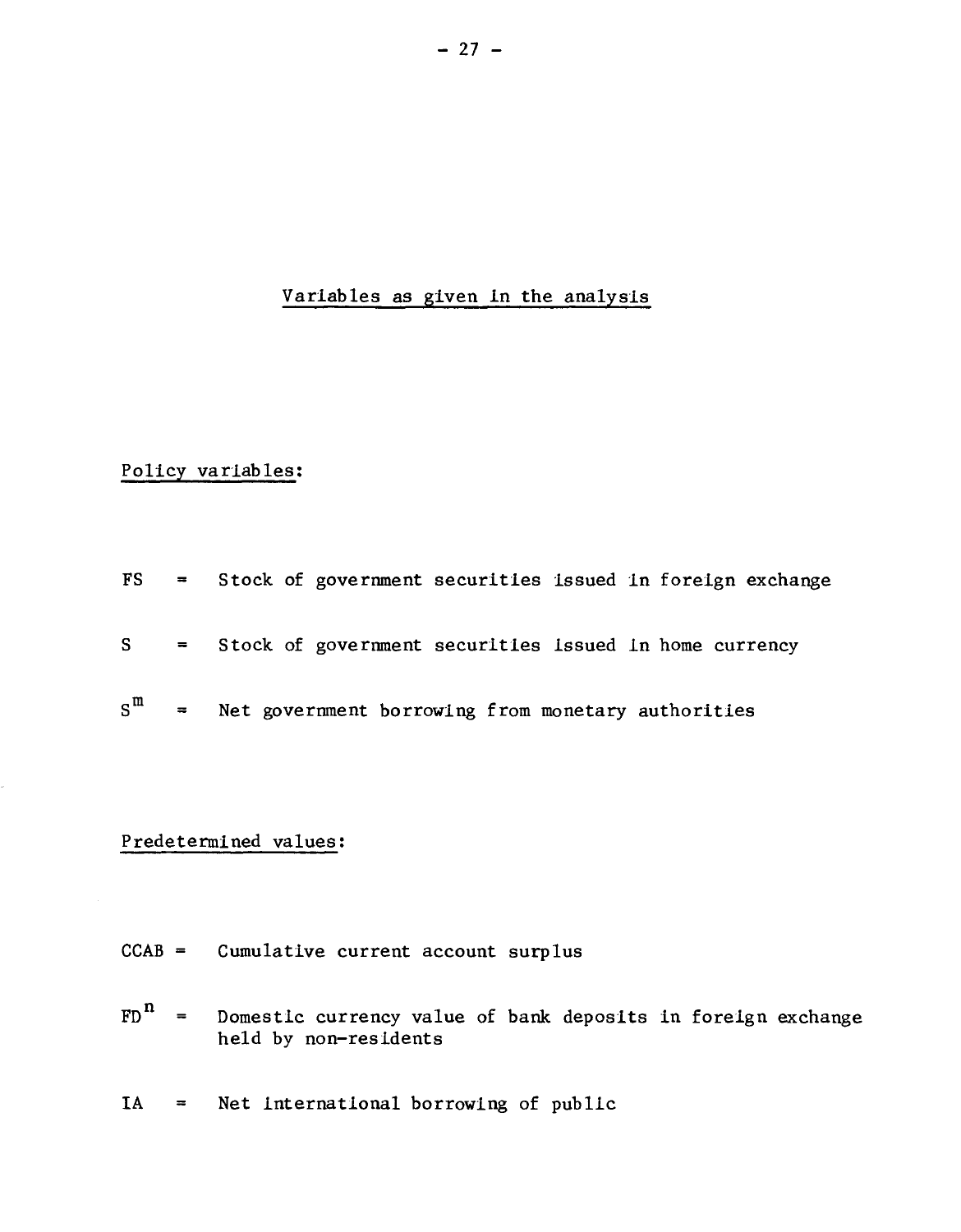### APPENDIX 2: Higher order sign constraints

The sign constraints characterizing the response behavior of the three sectors discussed in Section 2, are not sufficient to yield determinate results for the multipliers. Second and third order sign constraints are imposed upon the  $A \cdot n = B \cdot X$  system, in which:

$$
A = \begin{bmatrix} a_{11} & a_{12} & 0 \\ a_{21} & a_{22} & 0 \\ a_{31} & a_{32} & a_{33} \end{bmatrix}
$$
  

$$
B = \begin{bmatrix} b_{11} & b_{12} & b_{13} \\ b_{21} & b_{22} & b_{23} \\ b_{31} & b_{32} & b_{33} \end{bmatrix}
$$
  

$$
n^{T} = \begin{bmatrix} di & dy & dB \end{bmatrix}
$$
  

$$
X^{T} = \begin{bmatrix} dS^{m} & dFS & dS \end{bmatrix}
$$

Table Al summarizes the sign constraints on the partial endogenous responses of each market sector. The signs of  $a_{31}$  and  $a_{32}$  are not clear a priori.

The proximate impact on the endogenous base of an increase in the domestic credit interest rate  $a_{31}$  is constrained to be positive on grounds of substitutibility:

$$
\left|\begin{array}{c}\n\delta E A_n \\
\hline\n\delta i\n\end{array}\right| \quad \rightarrow \quad \frac{\delta F E A_n}{\delta i}
$$

The proximate response of the endogenous base to an increase in the forward premium  $a_{32}$  is more complex to assess a priori. Banks' borrowing  $A^m$  increases since y is both the cost of a substitute to borrowing and an asset yield. But the direct influence of y through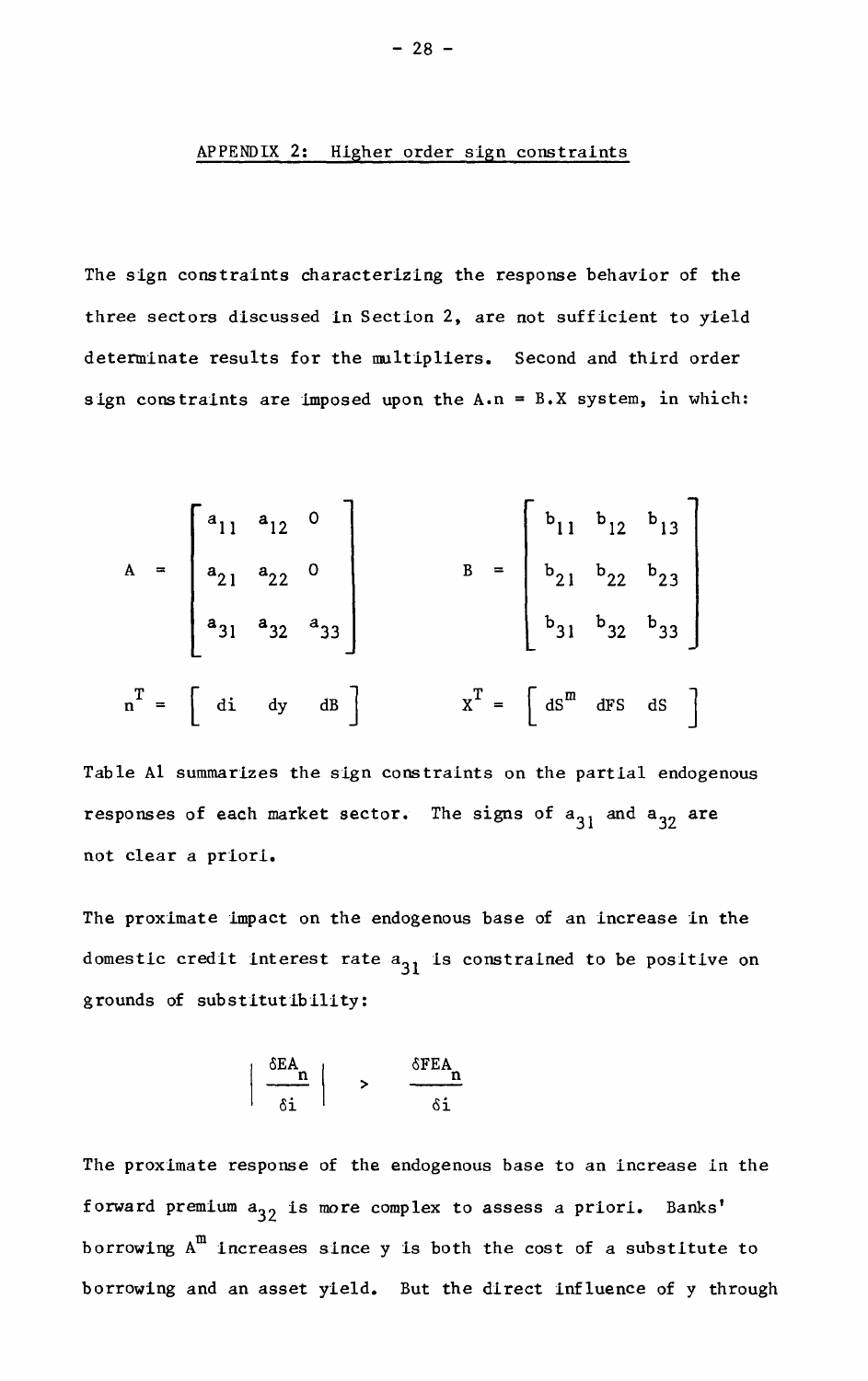## TABLE Al

## Partial Endogenous Responses

Market for domestic currency bank credit

| $a_{11}$ | $\equiv$ | $\delta$ EA<br>δi | δEA <sub>r</sub><br>δi | δEA<br>$\delta \overline{\mathbf{i}}$ | Ω |  |
|----------|----------|-------------------|------------------------|---------------------------------------|---|--|
| $a_{12}$ | 〓        | $\delta$ EA<br>δy | $\delta$ EA<br>δy      | δEA<br>δy                             | Ω |  |

Domestic market for Eurocurrency bank credit

| $a_{21}$ | =        | δFEA<br>δi | $\delta$ FEA<br>D<br>δi | ۰<br>δFEA<br>n<br>δi    | ペ | O |
|----------|----------|------------|-------------------------|-------------------------|---|---|
| $a_{22}$ | $\equiv$ | δFEA<br>δy | $\delta$ FEA<br>δy      | $\delta$ FEA<br>n<br>δy | > |   |

Base money market

$$
a_{31} = \frac{\delta A^{m}}{\delta i} - \left(\frac{\delta EA}{\delta i} + \frac{\delta FEA}{\delta i}\right) > 0 \text{ imposed}
$$
  

$$
a_{32} = \frac{\delta A^{m}}{\delta y} - \left(\frac{\delta EA}{\delta y} + \frac{\delta FEA}{\delta y}\right) + \frac{\delta n^{n}}{\delta y} > 0 \text{ imposed}
$$
  

$$
a_{33} = -\frac{\delta B}{\delta B} = -1
$$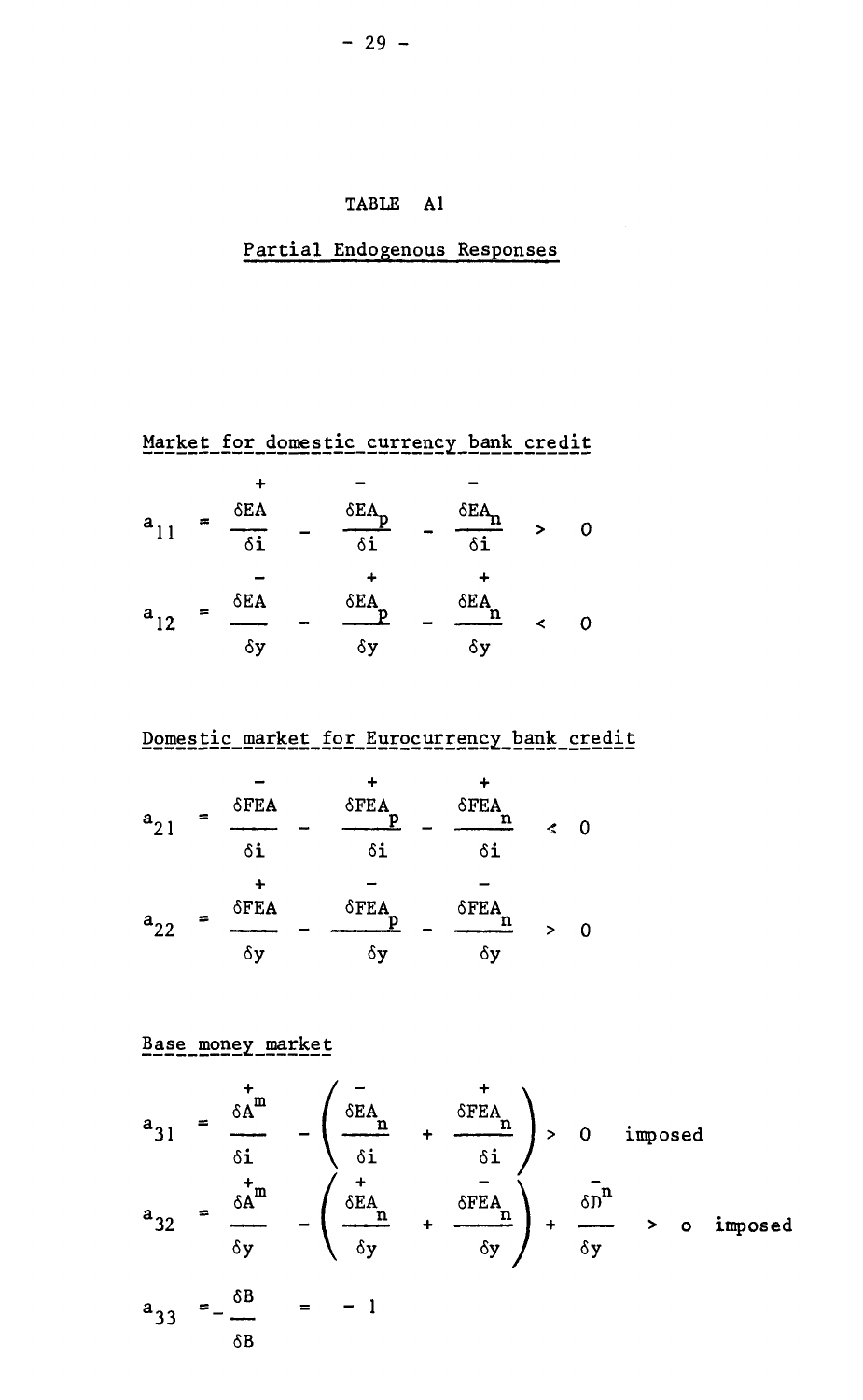the behavior of non-residents is negative, since y for non-residents is comparable with a component of the "own" yield on instruments denominated ln home currency:

$$
\frac{\delta E A_n}{\delta y} \qquad > \qquad \left| \frac{\delta F E A_n}{y} \right| \ .
$$

That is, desired holdings of domestic currency deposits diminish with the result that capital inflows decrease. The increase in nonresidents' demand for domestic currency credit is stronger than the decrease in their demand for foreign currency credit, thereby augmenting capital outflows. Non-residents' behavior in the credit markets reinforces their behavior in the deposit market and a net drain on the base results from it. Substitutibility considerations leave the sign of  $a_{32}$  unresolved. The question to be answered then is whether base creation through the reaction of the banking system dominates base destruction through the reaction of non-residents or vice versa. In the former case, a<sub>32</sub> would be positive while in the latter,  $a_{32}$  would be negative. If non-residents were mainly non-bank public, one could argue that the domestic banks' reaction would be stronger since these banks would be relatively becter informed. However, the non-resident sector is likely to comprise a considerable component of foreign banks which should be considered as well-informed as the domestic banks.

In the absence of theory or a priori empirical knowledge, it is postulated that  $a_{32} > 0$ . In other words, the further analysis rests upon the assumption that the partial response of the base to an increase in y through banks' domestic borrowing  $A^m$  is stronger than its partial negative response to y through non-residents' increased demand for credit  $FEA_n$  plus  $EA_n$ .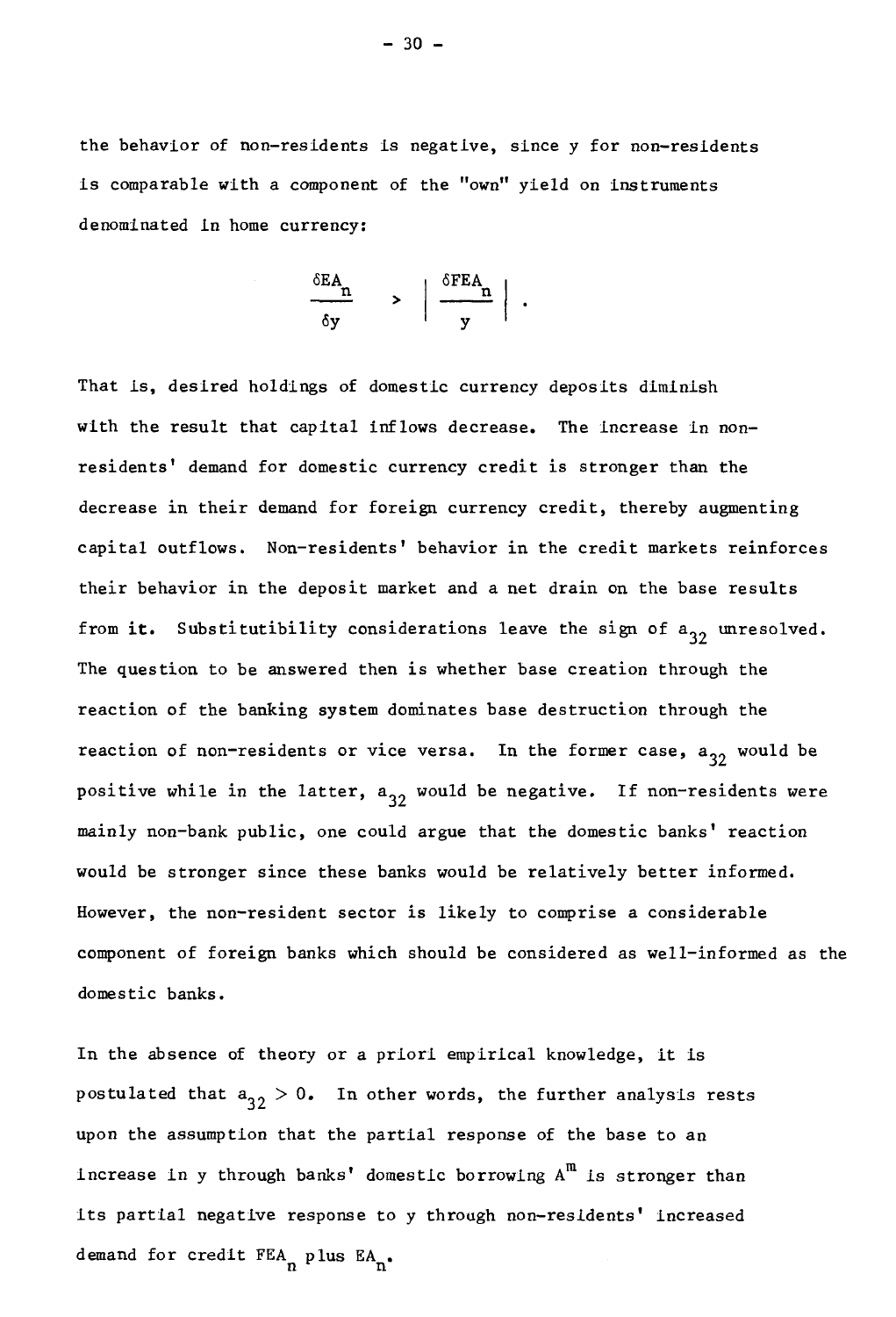Table A2 summarizes the signs of the B matrix. The signs of  $S^{m}$  are self-explanatory. The automatic impact of an increase in FS in the base is zero as:

$$
FEA_n = FL_n + FS - FS^b \text{ so that } \frac{\delta FEA_n}{\delta FS} = 1.0
$$

Noting the equalities, define:

 $e = b_{11} = b_{12}$  the domestic credit market wealth effect and,  $\varphi$  =  $b_{21}$  = the Eurocurrency credit market wealth effect. Note further that  $b_{22} = \varphi + 1$ .

The signs of the relative responses of the markets to the own rates and the cross rates are as follows:

- $|a_{11}| > |a_{21}|$ : excess domestic credit supply responds stronger  $1.$ to an increase in the domestic rate than excess Eurocurrency credit demand does;  $\sim$
- $2.$  $a_{22}$  >  $|a_{12}|$ : excess Eurocurrency credit supply responds stronger to an increase in the forward premium that excess domestic credit demand does;
- $3.$  $|a_{11}| > |a_{12}|$ : excess domestic credit supply induced by a domestic rate increase is larger that excess domestic credit demand induced by an increase in the premium;
- $4.$  $a_{22}$  >  $|a_{21}|$ : excess foreign credit supply induced by an increase in the forward rate is larger than excess foreign credit demand induced by an increase in the domestic rate.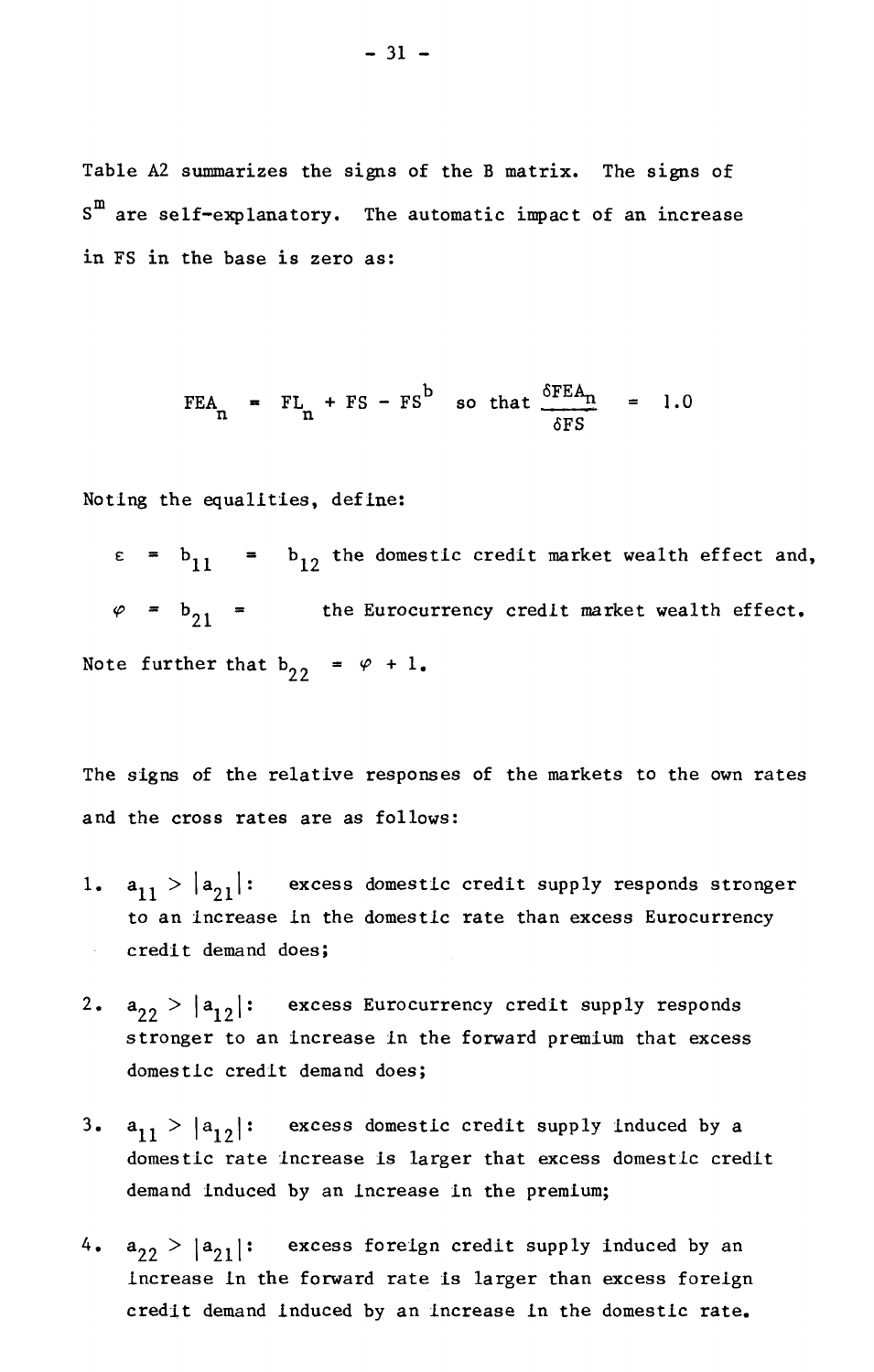## TABLE A2

# Sign Constraints on Exogenous Impulses

 $Gevenment\_borrowing\_from\_the\_mone!ary\_authorities_S^m$ 

| $b_1$<br>$\sim$<br>-1 | $\ddot{}$<br>$\delta {\rm EA}$<br>D                  | δNFW<br>٠<br>$\delta S^m$   | $\overline{ }$ | 0   |
|-----------------------|------------------------------------------------------|-----------------------------|----------------|-----|
| $b_{21}$              | $\delta N$ FW<br>$\div$<br>$\delta$ FEA<br>D<br>δNFW | <b>SNFW</b><br>$\delta S^m$ | $\,>$          | 0   |
| $b_{31}$              | $\delta S^m$<br>$\delta S^m$                         |                             |                | 1.0 |

|             | Issuance of securities in foreign exchange FS |                                 |  |                            |  |                             |   |   |  |
|-------------|-----------------------------------------------|---------------------------------|--|----------------------------|--|-----------------------------|---|---|--|
| $\mathbf b$ |                                               | $\delta$ EA                     |  | δNFW                       |  |                             | > | U |  |
|             |                                               | δNFW                            |  | $\delta$ FS                |  |                             |   |   |  |
| $b_{22}$    |                                               | ٠<br>$\delta {\rm FEA}$<br>δNFW |  | δNFW<br>$\delta$ FS        |  | $\delta$ FEA<br>$\delta$ FS | > |   |  |
| $b_{32}$    |                                               | $\delta$ FEA<br>$\delta$ FS     |  | $\delta$ FS<br>$\delta$ FS |  |                             |   |   |  |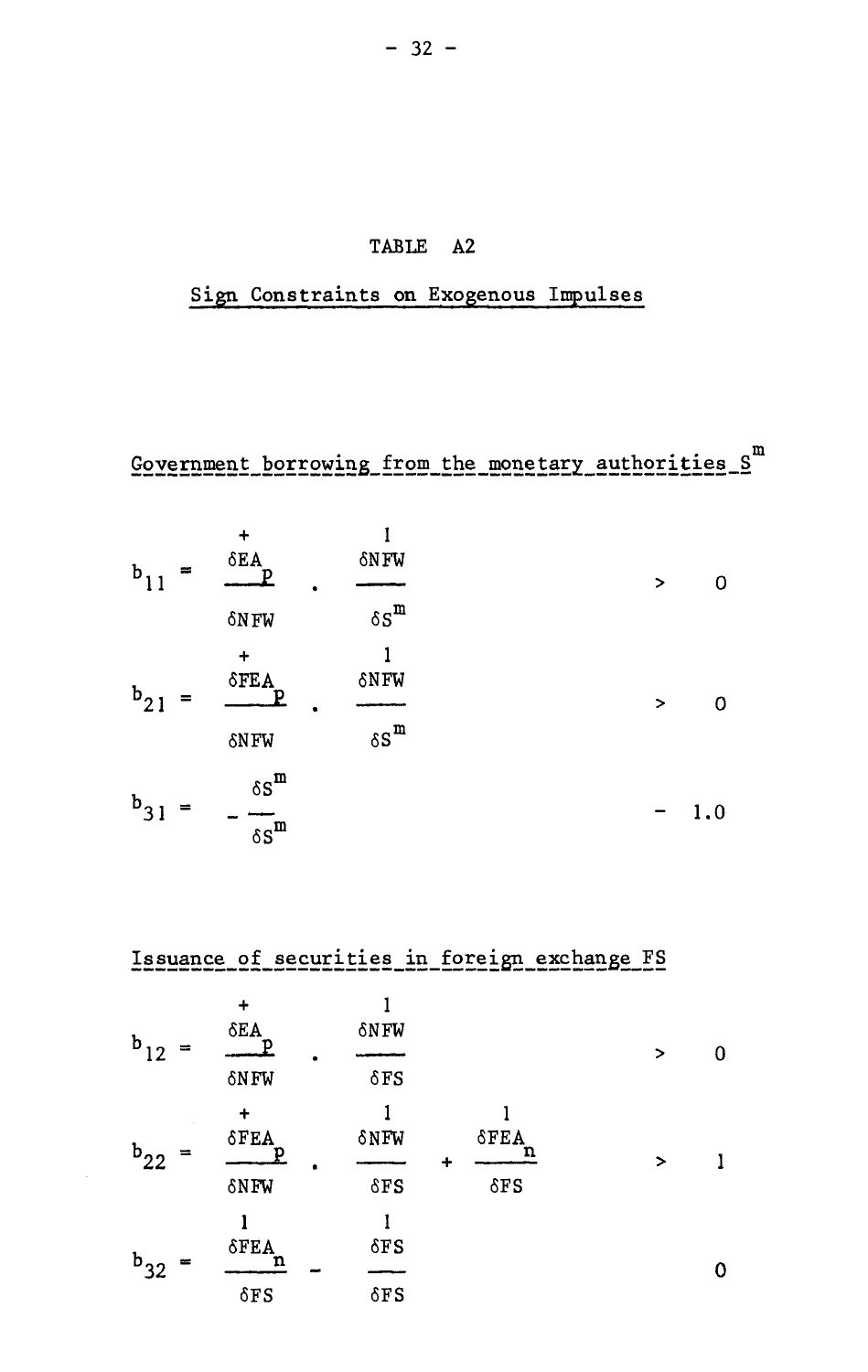Additional structure is imposed. First,  $a_{11} > a_{31}$ . A sufficient condition for this is that  $EA^b$  responds more strongly to i than  $A_b^m$ does:

$$
\frac{\delta E A^{b}}{\delta i} \qquad \Rightarrow \qquad \frac{\delta A_{b}^{m}}{\delta i}
$$

Second, it is easy to see that  $a_{22} > a_{32}$  as FEA responds more strongly than  $A^m$  to y:

$$
\frac{\delta FEA}{\delta y} \qquad > \qquad \frac{\delta A_D^m}{\delta y}
$$

Third, it is reasonable to impose:  $(a_{12} - a_{32}) > (a_{31} - a_{11})$ . For this inequality to hold, it is sufficient to assume that:

$$
\frac{\delta E A^{b}}{\delta i} \qquad \Rightarrow \qquad \frac{\delta A^{m}_{b}}{\delta i} \qquad + \qquad \frac{\delta A^{m}_{b}}{\delta y}
$$

Lastly, the constraint  $a_{31} > a_{32}$  is imposed. In  $a_{31}$ , all terms are positive. Non-residents' portfolio behavior reinforces that of banks. In  $a_{32}$ , however, the effect on the base of bank borrowing f rom the central bank is attenuated by deposit decisions of nonresidents.

Define 
$$
(B|FCM)
$$
  $\equiv \frac{a_{31}^+ + a_{22}^+ - a_{32}^- + a_{21}^-}{a_{11}^+ + a_{22}^+ - a_{12}^- + a_{21}^-}$  and  $(B|CM)$   $\equiv \frac{a_{11}^+ + a_{32}^+ - a_{12}^- + a_{31}^+}{a_{11}^+ + a_{22}^+ - a_{12}^- + a_{21}^-}$ 

(B  $|FCM|$ ) and (B  $|CM|$ ) represent the cross interest rate effects on the base of the Eurocurrency, respectively domestic currency, credit market adjustments through interest rate, forward premium and asset movements brought about by disturbance of the initial equilibriums.

From the previous discussion, it follows that  $1 > (B | FCM) > 0$  and that  $(B|CM) > 0$ .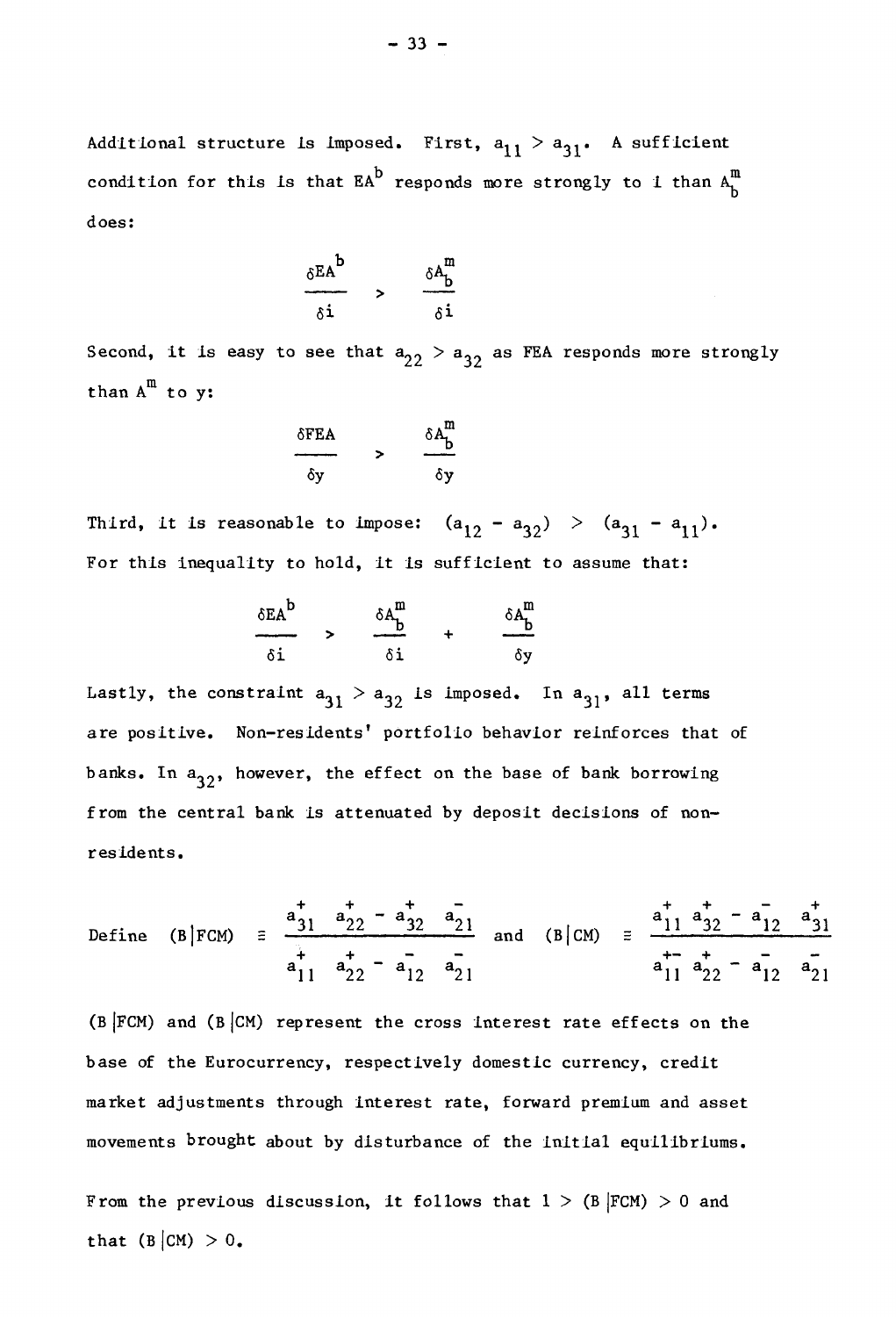#### Notes

1. The implicit incorporation of these relationships follows from the f ollowing specifications.

The government budget constraint: CDEF -  $S^m = S + FS$  with CDEF = the cumulative government cash flow deficit; ownership decomposition of non-tradeable government securities:  $S = S^b + S^p$  with  $S^b =$ securities held by banks and  $S<sup>P</sup>$  = securities held by the public: ownership decomposition of tradeable securities FS =  $\text{FS}^{\text{b}}$  +  $\text{FS}^{\text{n}}$ , with  $\text{FS}^{\text{b}}$  = securities held by banks and  $\text{FS}^{\text{n}}$  = securities held by nonresidents; bank domestic currency earning assets:  $EA^b = EA_p + EA_n$ ,  $EA_p = L_p^b + S^b$  with  $L_p^b$  = domestic currency bank loans to the public:  $FEA_n = FL_n + FS^b$  with  $FL_n =$  banks Eurocurrency loans to non-residents. These specifications assume perfect substitutability in bank portfolios between commercial loans and government securities (see Brunner, K., 1973).

2. The definition of NFW implies that CDEF is the liability of a public without tax illusion. The component  $S^m + FS$  represents the amount of base money created at the discretion of the government in the process of financing the deficit and, in the case of FS, surrendering the foreign exchange to the central bank. CCAB represents the amount of goods and services (capital) the public has given up for consumption to the rest of the world and has replaced with net f inancial claims.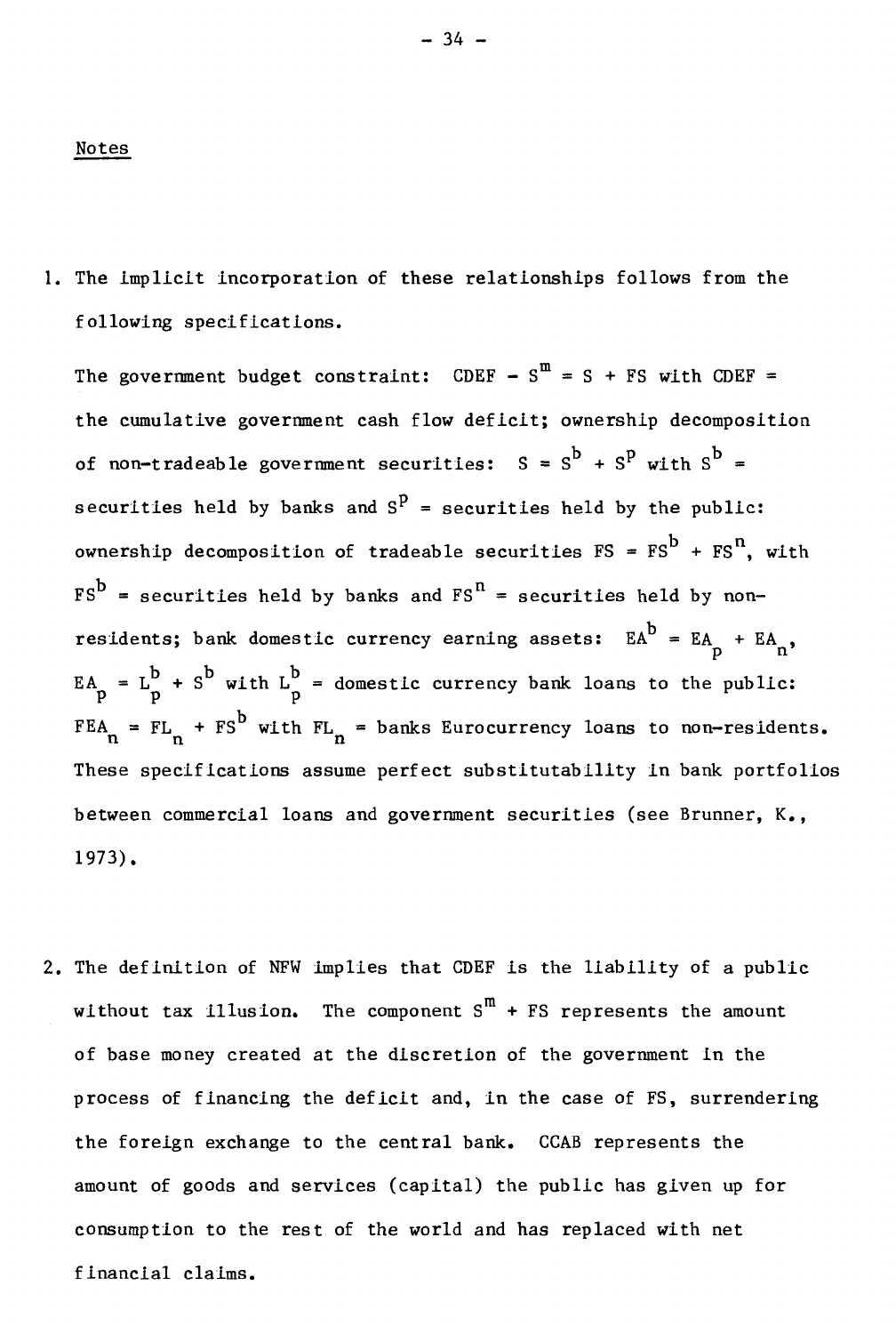3. As noted earlier, equilibrium in the spot domestic market for Eurocurrency credit and deposits clears, in the absence of speculation and with a fixed exchange rate, implicity the market for forward f oreign exchange contracts held by the commercial banking system. Implied excess demand for forward contracts FF is a positive function of i and negative function of y and  $i_{\alpha}$  yielding the standard equilibrium schedule for a given  $i_a$ :

$$
\frac{di}{dy} = -\frac{FF'}{FF'} \to 0
$$

4. The public's holdings of Eurocurrency deposits with the domestic banking system  $FD^P$  is recursively determined by:

(23) FD (i, y;.) + 
$$
D^n
$$
 (y;.) +  $A^m$  (i, y;.) +  $EA_p$  (i, y;.) + S - EA (i, y;.)  
+  $FEA_p$  (i, y;.) -  $FEA$  (i, y;.) + IA + NFW - B -  $FD^p$  = 0

Determination of  $FD^P$  reflects the equilibrium conditions of the base money (6) and deposit (16) markets as well as the implicit supply of bank deposits D by the balance sheet identity of the banking system (18) and the balance-sheet Identity of the public Itself (19). The semi-reduced system (20) through (23) takes all behavioral specification, balance-sheets identities, definitions and equilibrium conditions of the system fully into account.

5. The I and y multipliers are not shown in the paper, but can easily be obtalned from solving for them.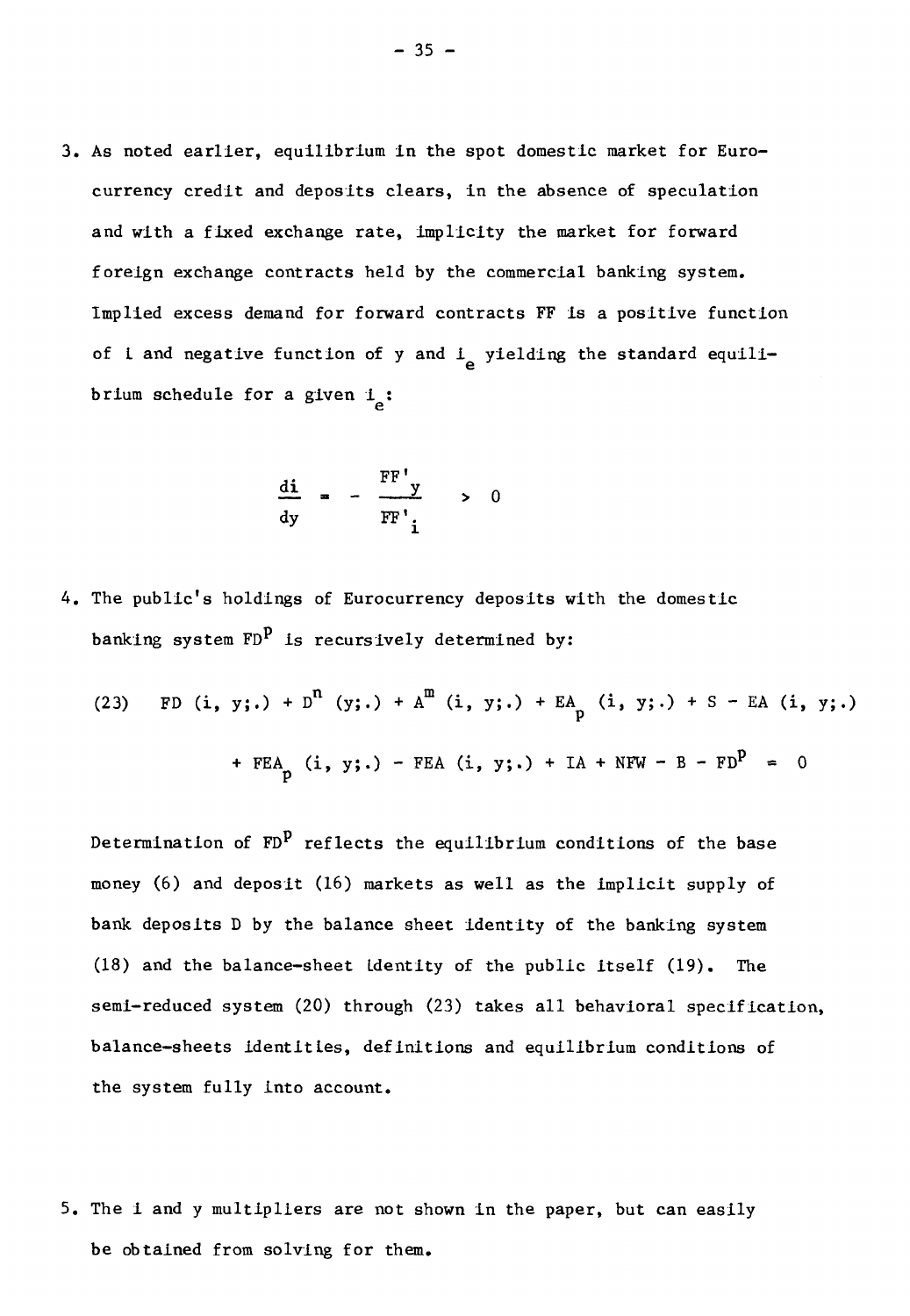#### LIST OF REFERENCES

- Basevi, G., 1973, A Model for the Analysis of Official Intervention in the Foreign Exchange Markets in: M.B. Connolly and A.K. Swoboda, Eds, International Trade and Money (G. Allen and Unwin, Ltd, London).
- Black, S.W., 1973, International Money Markets and Flexible Exchange Rates, Princeton Studies in International Finance N° 32 (Princeton University Press, Princeton, New Jersey).
- Brunner, K., 1973, Money Supply Process and Monetary Policy in an Open Economy in: M.B. Connolly and A.K. Swoboda, Eds, International Trade and Money, (G. Allen and Unwin,, Ltd, London).
- Dornbusch, R., 1977, Capital Mobility and Portfolio Balance, in : R.Z. Aliber, ed., The Political Economy of Monetary Reform (MacMillan, London), 106-125.
- Fourcans, A., 1978, The Impact of Monetary and Fiscal Policies on the French Financial System, Journal of Monetary Economics 4, 519-541.
- Fratianni, M., 1972, Bank Credit and Money Supply Processes in an Open Economy: A Model Applicable to Italy, Metroeconomica 24, 24-69.

, 1976, Domestic Bank Credit, Money and the Open Economy, in: M. Fratianni and K. Tavernier, eds., Bank Credit, Money and Inflation in Open Economics (Supplements to Kredit and Kapital, Duncker & Humblot, Berlin).

- Korteweg, P., and van Loo, 1977, The Market for Money and the Market for Credit (Martinus NYhoff, Leiden).
- Larre, R., 1980, Faut-il ralentir le développement du marché des euro-devises?, Banque 393, 281-287.
- Mundell, R.A., 1963, Capital Mobility and Stabilization Policy under Fixed and Flexible Exchange Rates: Canadian Journal of Economics and Political Science 29, 475-485.

, 1964, Capital Mobility and Size: Reply, Canadian Journal of Economics and Political Science 30, 421-431.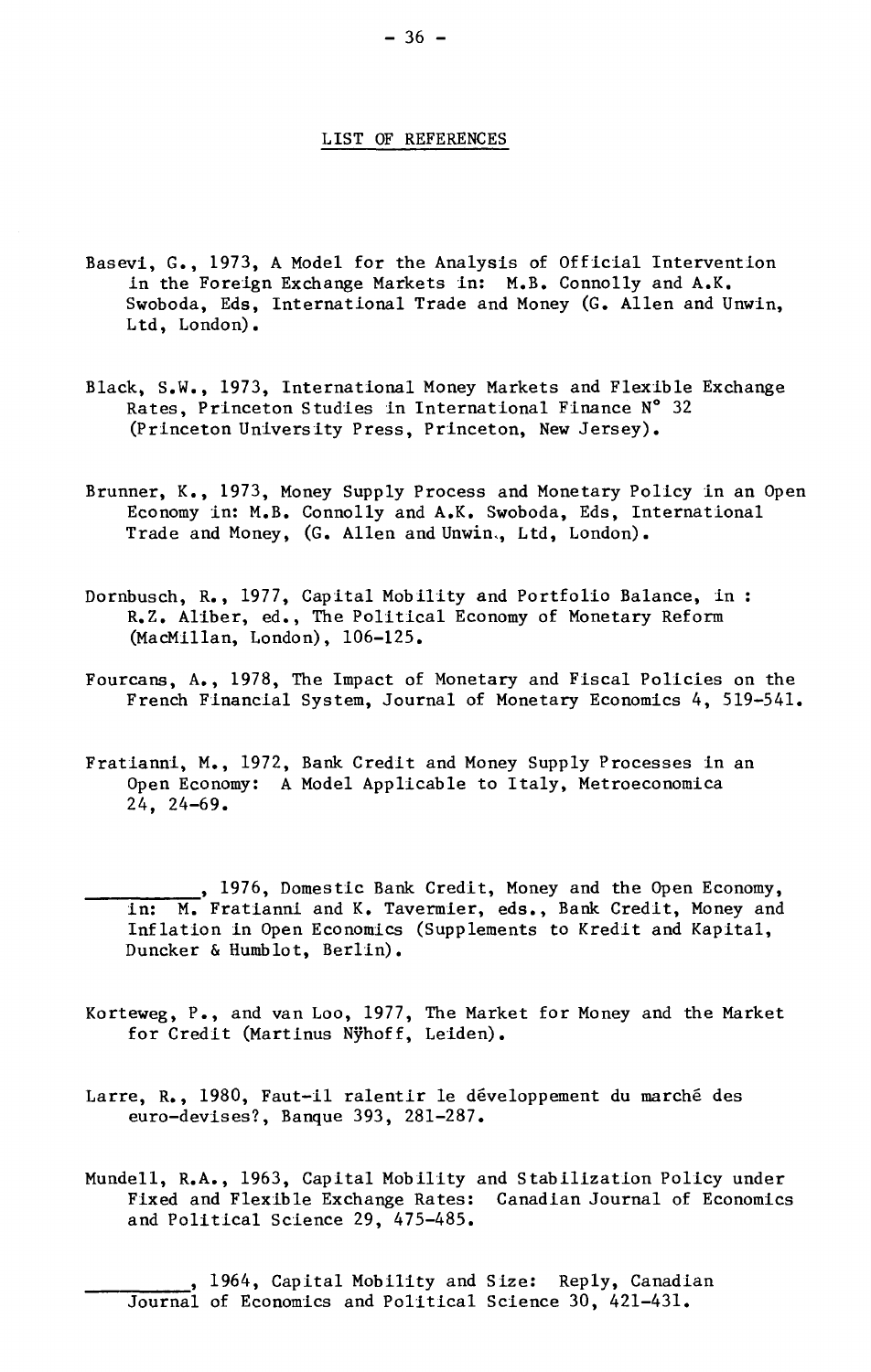## LIST OF INSEAD RESEARCH WORKING PAPERS

- 80/01 "Identifying cognitive style determinants of retail patronage, by Christian PINSON, Arun K. JAIN and Naresh K. MALHOTRA, January 1980.
- 80/02 "Dimensions culturelles des conceptions de management une analyse comparative internationale", par André LAURENT Février 1980.
- 80/03 "Cognitive style and effective communication", by Arun K. JAIN, Naresh K. MAIHOTRA and Christian PINSON, Dec. 1979.
- 80/04 "Accomodative cognitive style differences in consumer reduction of alternatives", by Naresh K. MALHOTRA, Christian PINSON and Aran K. JAIN, October 1979.
- 80/05 "Stability and reliability of Part-Worth utility in conjoint analysis : a longitudinal investigation", by Arun K. JAIN, Naresh K. MALHOTRA and Christian PINSON, September 1979.
- 80/06 "The expected future spot exchange rate, the forward rate, and the trade balance", by Charles A. WYPLOSZ, March 1980.
- 80/07 "Decline and adjustment: Public intervention strategies in the European clothing industries", by José de la TORRE, July 1980.
- 80/08 "The uncommon market: European policies towards a crisis industry - clothing in the 1970's", by José de la TORRE and Michel BACCHETTA, May 1980.
- 80/09 "Stratport: a decision support system for strategic planning", by Jean-Claude LARRECHE and V. SRINIVASAN, April 1980, Revised October 1980.
- 80/10 "A new approach to market segmentation strategy: a banking application", by Arun K. JAIN, Christian PINSON and Naresh K. MALHOTRA, March 1980.